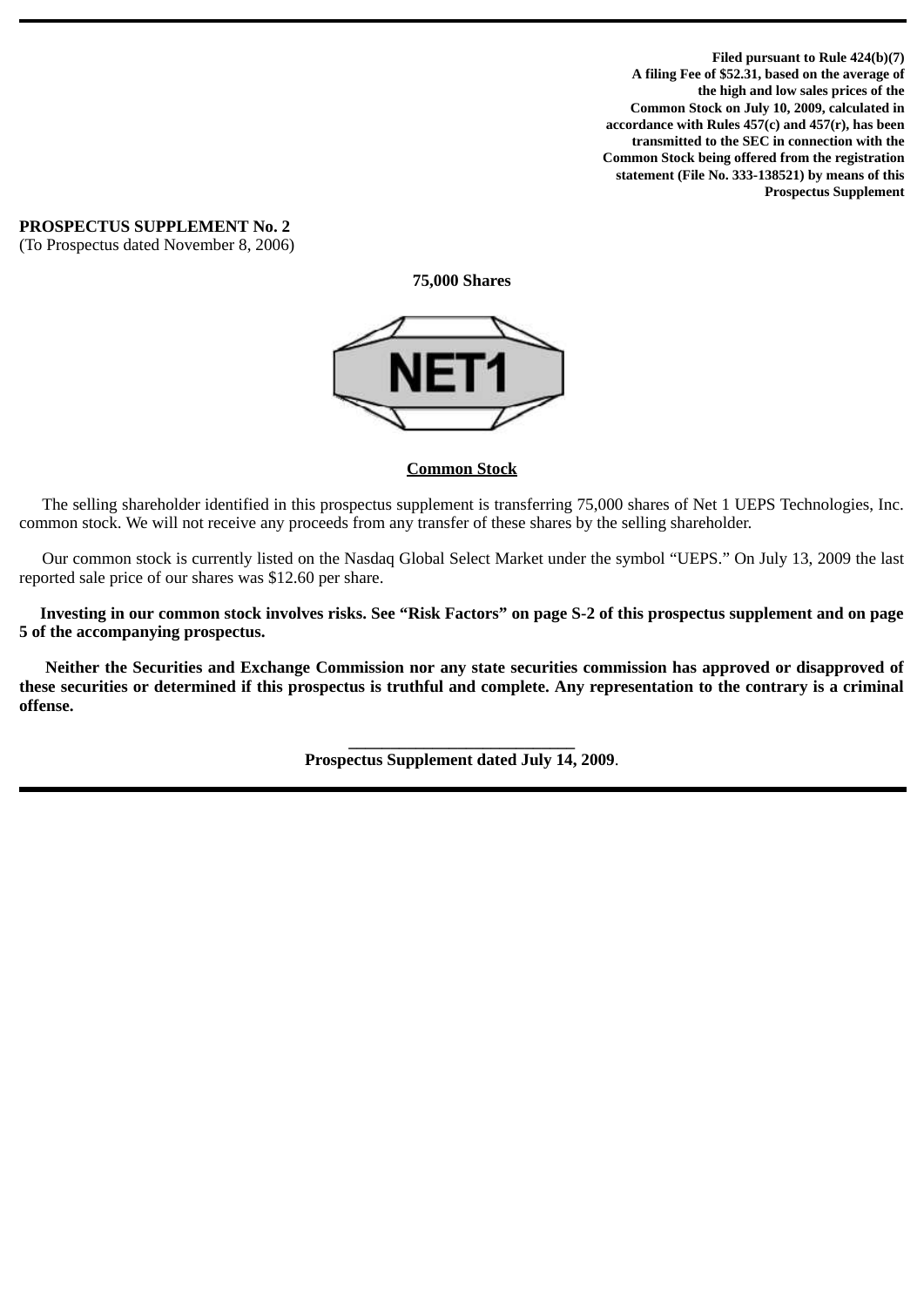### **TABLE OF CONTENTS**

Prospectus Supplement

<span id="page-1-0"></span>

|                                         | Page  |
|-----------------------------------------|-------|
| <b>About this Prospectus Supplement</b> | $S-1$ |
| <b>Risk Factors</b>                     | $S-2$ |
| <b>Use of Proceeds</b>                  | $S-2$ |
| <b>Selling Shareholder</b>              | $S-2$ |
| <b>Forward-Looking Statements</b>       | $S-3$ |
| <b>Plan of Distribution</b>             | $S-3$ |
|                                         |       |
|                                         |       |
| Prospectus                              |       |

About This [Prospectus](#page-6-0) [3](#page-6-0) Where You Can Find More [Information](#page-7-0) [4](#page-7-0) [Information](#page-8-0) Regarding Forward Looking Statements [5](#page-8-0) Risk [Factors](#page-8-0) **[5](#page-8-0) Risk Factors** 5 **5** Net 1 UEPS [Technologies,](#page-9-0) Inc. where the contract of the contract of the contract of the contract of the contract of the contract of the contract of the contract of the contract of the contract of the contract of the contract of the contract of the cont Ratio of [Earnings](#page-9-0) to Fixed Charges<br>
Description of Securities<br>
Description of Capital Stock<br>
Description of Debt Securities<br>
Description of Warrants<br>
Description of Warrants<br>
Description of Warrants<br>
Description of Units<br> [Description](#page-10-0) of Securities [Description](#page-10-0) of Capital Stock [Description](#page-13-0) of Debt Securities [Description](#page-25-0) of Warrants **[Description](#page-25-0) of Purchase Contracts** [Description](#page-26-0) of Units Forms of [Securities](#page-26-0) Plan of [Distribution](#page-28-0) **[Experts](#page-30-0)** [27](#page-30-0) **Experts** 27 **Contract 27 Experts** 27 **Contract 27 Legal [Matters](#page-30-0)** [27](#page-30-0)

**Page**

## **ABOUT THIS PROSPECTUS SUPPLEMENT**

 This document is in two parts. The first part is this prospectus supplement, which describes the terms of this offering of shares of our common stock by the selling shareholder named in this prospectus supplement. The second part is the accompanying prospectus, dated November 8, 2006, that is also a part of this document. This prospectus supplement and the accompanying prospectus are part of a registration statement that we filed with the Securities and Exchange Commission, or SEC, using the SEC's shelf registration rules. In this prospectus supplement, we provide you with specific information about the terms of this offering of the shares of common stock. Generally, when we refer to the prospectus, we are referring to this prospectus supplement and the accompanying prospectus combined. Both this prospectus supplement and the accompanying prospectus include important information about us, the selling shareholder, our common stock and other information you should know before investing in the shares of common stock. Any statement in the accompanying prospectus will be deemed to have been modified or superseded to the extent that a statement contained in this prospectus supplement modifies or supersedes that statement, and any statement so modified or superseded will not be deemed, except as so modified or superseded, to constitute a part of the accompanying prospectus. Before you invest in shares of our

S-1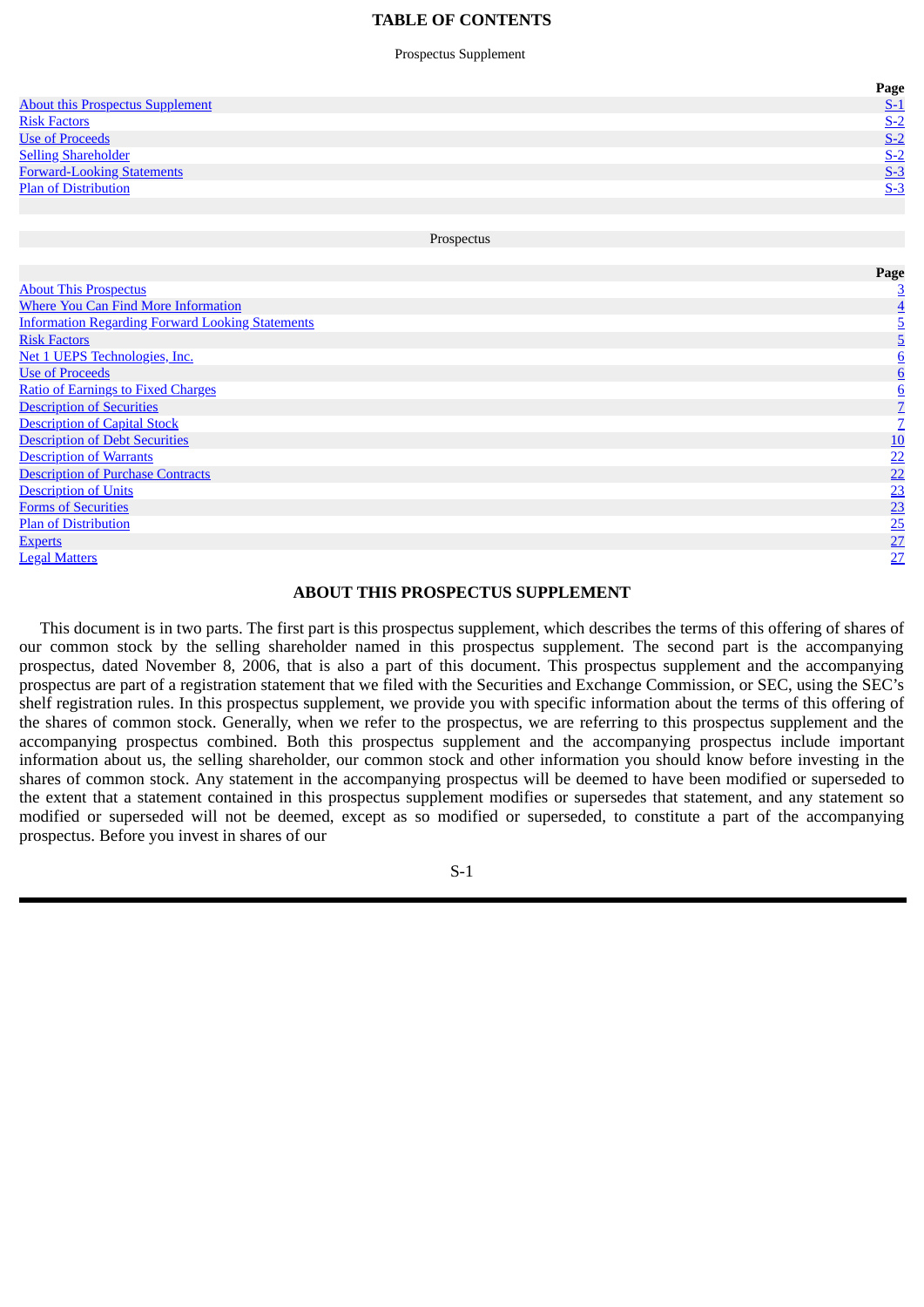<span id="page-2-0"></span>common stock, you should carefully read this prospectus supplement, along with the accompanying prospectus, in addition to the information contained in the documents incorporated and deemed to be incorporated by reference in this prospectus supplement and in the accompanying prospectus as described under "Where You Can Find More Information."

You should rely only on the information contained in this prospectus supplement, the accompanying prospectus, the documents incorporated or deemed to be incorporated by reference in this prospectus supplement and the accompanying prospectus, and any free writing prospectus that we may prepare in connection with the disposition of these securities. Neither we nor the selling shareholder has authorized anyone to provide you with different or additional information. If anyone provides you with different information, you should not rely on it. Neither we nor the selling shareholder are making an offer to sell these securities in any jurisdiction where the offer or sale is not permitted.

Throughout this prospectus, the terms "Net1," "Company," "we," "us" and "our" refer to Net 1 UEPS Technologies, Inc. and its consolidated subsidiaries*.*

## **RISK FACTORS**

You should carefully consider the risk factors set forth under the caption "Risk Factors" in our Annual Report on Form 10-K for the fiscal year ended June 30, 2008 and in our Quarterly Reports on Form 10-Q, which are incorporated by reference in this prospectus supplement and under the caption "Risk Factors" or any similar caption in any of our other filings with the SEC pursuant to Section 13(a), 13(c), 14 or 15(d) of the Exchange Act incorporated by reference in this prospectus supplement or the accompanying prospectus, before making an investment decision. For more information, see "Where You Can Find More Information" in the accompanying prospectus.

#### **USE OF PROCEEDS**

We will not receive any proceeds from the transfer of shares of common stock offered by the selling shareholder.

## **SELLING SHAREHOLDER**

The following table sets forth information with respect to the number of shares of our common stock owned by the selling shareholder and the number of shares of our common stock that the selling shareholder is transferring under this prospectus supplement.

For purposes of the following table, the number of shares of our common stock beneficially owned has been determined in accordance with Rule 13d-3 under the Exchange Act, and such information is not necessarily indicative of beneficial ownership for any other purpose. Under Rule 13d-3, beneficial ownership includes any shares as to which a selling shareholder has sole or shared voting power or investment power and also any shares which that selling shareholder has the right to acquire within 60 days of the date of this prospectus supplement through the exercise of any stock option, restricted stock unit, warrant or other rights. As of July 13, 2009, 54,506,487 shares of our common stock were outstanding.

The selling shareholder listed in the table below has sole voting and investment power with respect to the shares shown as beneficially owned by him, except to the extent applicable law gives spouses shared authority. The selling shareholder's address is c/o Net 1 UEPS Technologies, Inc., President Place, 4th Floor, Corner of Jan Smuts Avenue and Bolton Road, Rosebank, Johannesburg, South Africa.

S-2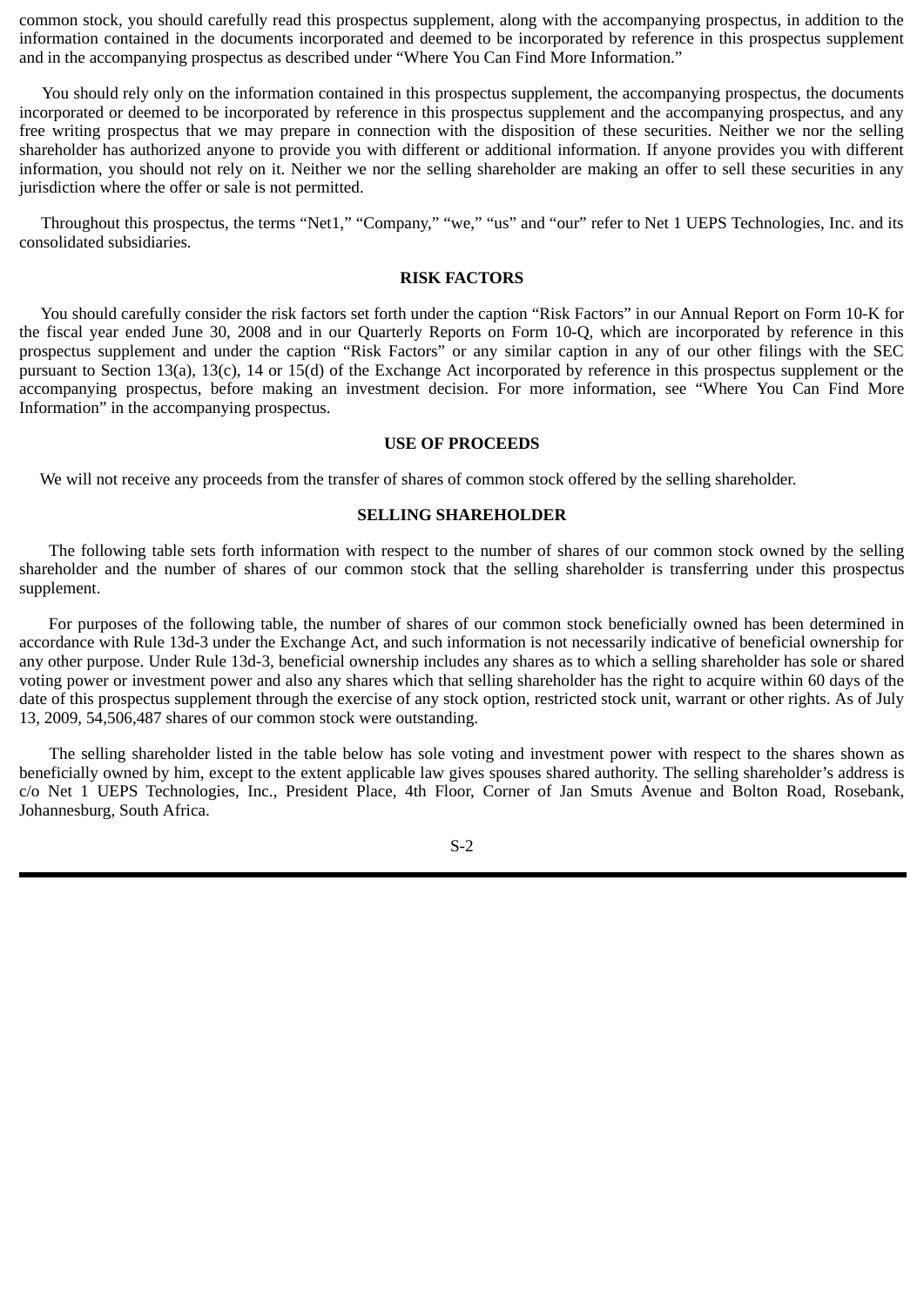<span id="page-3-0"></span>

|                             |           | <b>Shares Beneficially</b> |                | <b>Shares Beneficially</b> |         |
|-----------------------------|-----------|----------------------------|----------------|----------------------------|---------|
|                             |           | <b>Owned Before the</b>    |                | <b>Owned After the</b>     |         |
|                             | Offering  |                            | <b>Being</b>   | <b>Offering</b>            |         |
| <b>Selling</b>              |           |                            |                |                            |         |
| Shareholder                 | Number    | Percent                    | <b>Offered</b> | Number                     | Percent |
| Dr. Serge C.P. Belamant (1) | 2,262,957 | 4.1%                       | 75,000         | 2,187,957                  | 4.0%    |

(1) GB Trustees Limited for the San Roque Trust dated 8/18/92 owns 800,799 shares of common stock. Dr. Serge C.P. Belamant as proxy of GB Trustees has the power to vote all of GB Trustees' shares. The remaining 1,462,158 shares are owned directly by Dr. Belamant and include (i) 40,000 shares of restricted stock, the vesting of which is subject to the satisfaction of certain financial performance and other conditions and (ii) options to purchase an aggregate of 410,000 shares of common stock, 88,000 of which are currently exercisable.

Dr. Serge Belamant is our chief executive officer and chairman of the board.

# **FORWARD-LOOKING STATEMENTS**

Forward-looking statements in this prospectus and the documents incorporated by reference herein are based on the beliefs and assumptions of our management and on information currently available. Forward-looking statements include information about possible or assumed future results of operations in "Management's Discussion and Analysis of Financial Condition and Results of Operations" included in our most recent Annual Report on Form 10-K and in our Quarterly Reports on Form 10-Q and filed separately with the Securities and Exchange Commission, and other statements preceded by, followed by or that include the words "believes," "expects," "anticipates," "intends," "plans," "estimates" or similar expressions.

Forward-looking statements are subject to a number of risks and uncertainties which could cause actual results to differ materially from those expressed in these forward-looking statements, including factors described from time to time in our various public filings incorporated by reference herein. The forward-looking statements in this prospectus and the documents incorporated by reference speak only as of the date of the document in which the forward-looking statement is made, and we undertake no obligation to update or revise any forward-looking statement, whether as a result of new information, future developments or otherwise.

# **PLAN OF DISTRIBUTION**

We will not receive any proceeds of the transfer of the common stock offered by this prospectus supplement. We will bear all fees and expenses incident to the registration of the shares of our common stock.

The selling shareholder is transferring 75,000 shares of common stock to an unaffiliated third party in settlement of certain outstanding claims. We are registering the transfer of these shares.

S-3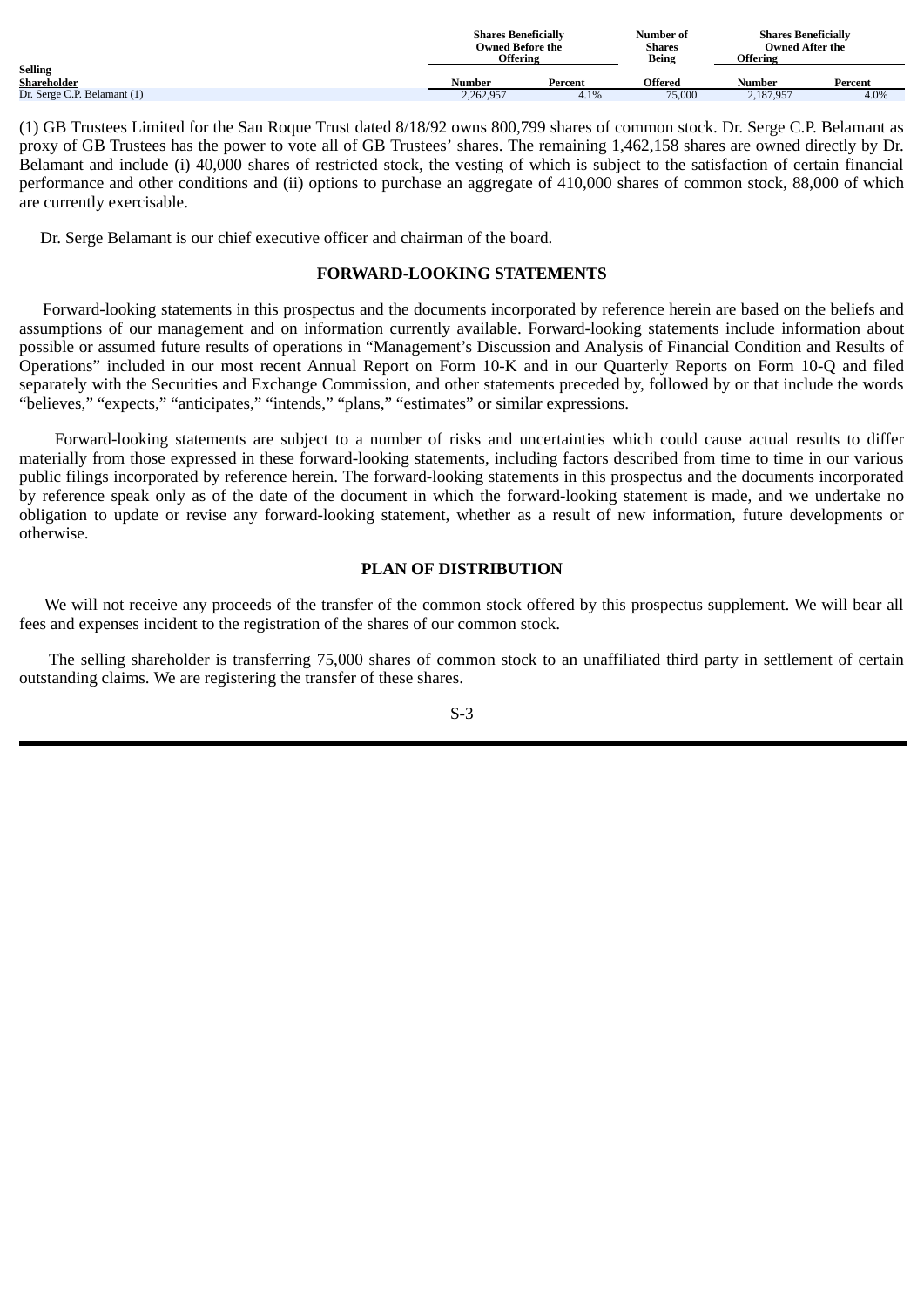

# *Common Stock, Preferred Stock, Debt Securities, Warrants, Purchase Contracts and Units*

We may offer from time to time offer and sell any combination of common stock, preferred stock, debt securities, warrants, purchase contracts or units described in this prospectus in one or more offerings. This prospectus provides a general description of the securities we may offer and sell. Each time we offer and sell securities we will provide specific terms of the securities offered in a supplement to this prospectus. The prospectus supplement may also add, update or change information contained in this prospectus. In addition, certain selling securityholders to be identified in a prospectus supplement may offer and sell these securities from time to time, in amounts, at prices and on terms that will be determined at the time the securities are offered. We urge you to read this prospectus and the applicable prospectus supplement carefully before you invest in any securities.

Our common stock is currently listed on the Nasdaq Global Select Market under the symbol "UEPS." On November 7, 2006, the last reported sale price of our common stock was \$23.74 per share.

You should rely only on the information contained or incorporated by reference in this prospectus. We have not authorized any other person to provide you with different information.

# **Investing in these securities involves risks set forth in the "Risk Factors" section beginning on page 32 of our Annual Report on Form 10-K that is incorporated by reference into this prospectus.**

Neither the Securities and Exchange Commission nor any state securities commission has approved or disapproved of these securities or determined if this prospectus is truthful and complete. Any representation to the contrary is a criminal offense.

This prospectus may not be used to consummate a sale of securities unless accompanied by a prospectus supplement.

This prospectus is dated November 8, 2006.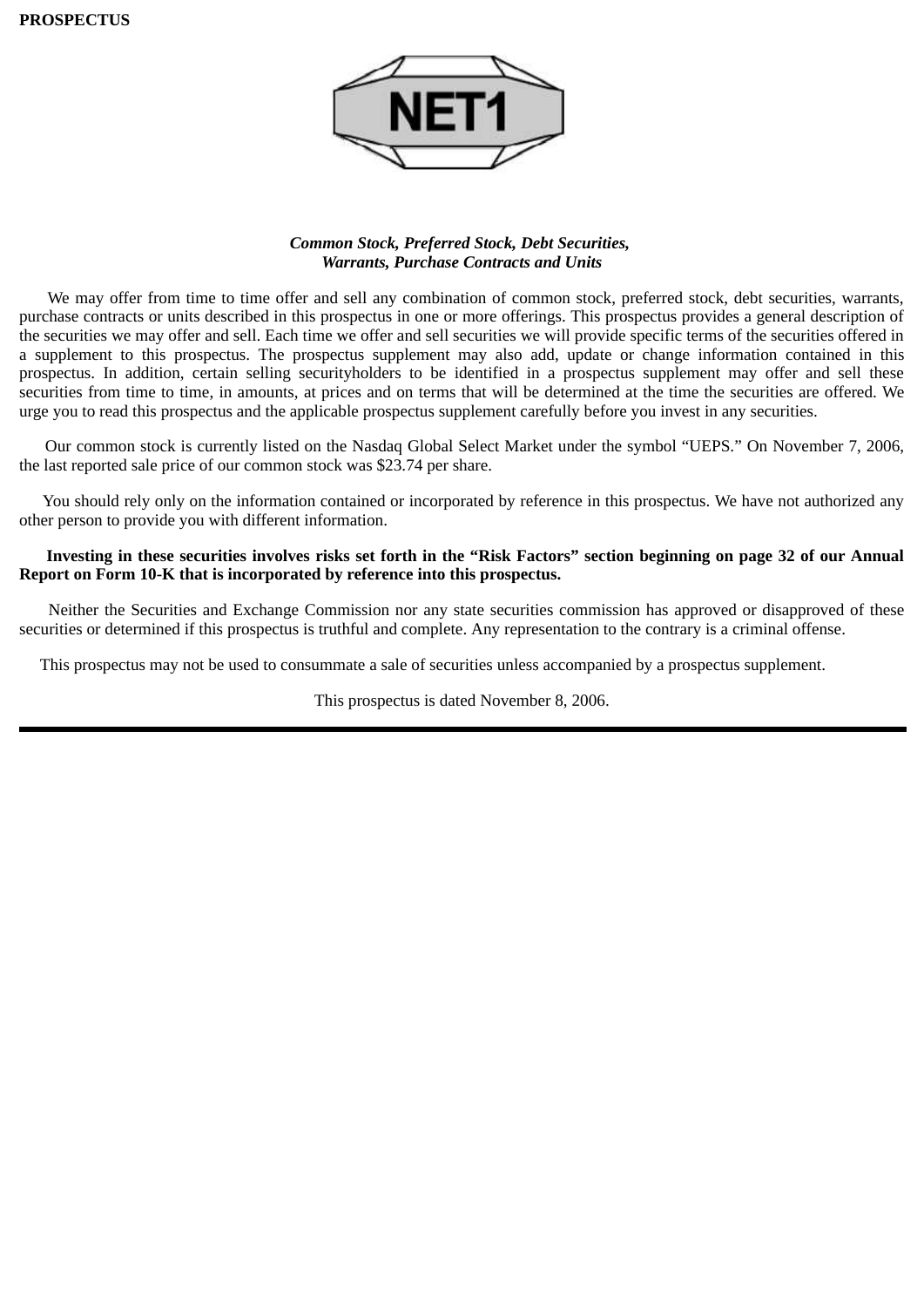**We have not authorized any dealer, salesman or other person to give any information or to make any representation other than those contained or incorporated by reference in this prospectus and the accompanying supplement to this prospectus. You must not rely upon any information or representation not contained or incorporated by reference in this prospectus or the accompanying prospectus supplement. This prospectus and the accompanying supplement to this prospectus do not constitute an offer to sell or the solicitation of an offer to buy any securities other than the registered securities to which they relate, nor do this prospectus and the accompanying supplement to this prospectus constitute an offer to sell or the solicitation of an offer to buy securities in any jurisdiction to any person to whom it is unlawful to make such offer or solicitation in such jurisdiction. "Net1," "Company," "we," "us" and "our" refer to Net 1 UEPS Technologies, Inc. and its consolidated subsidiaries**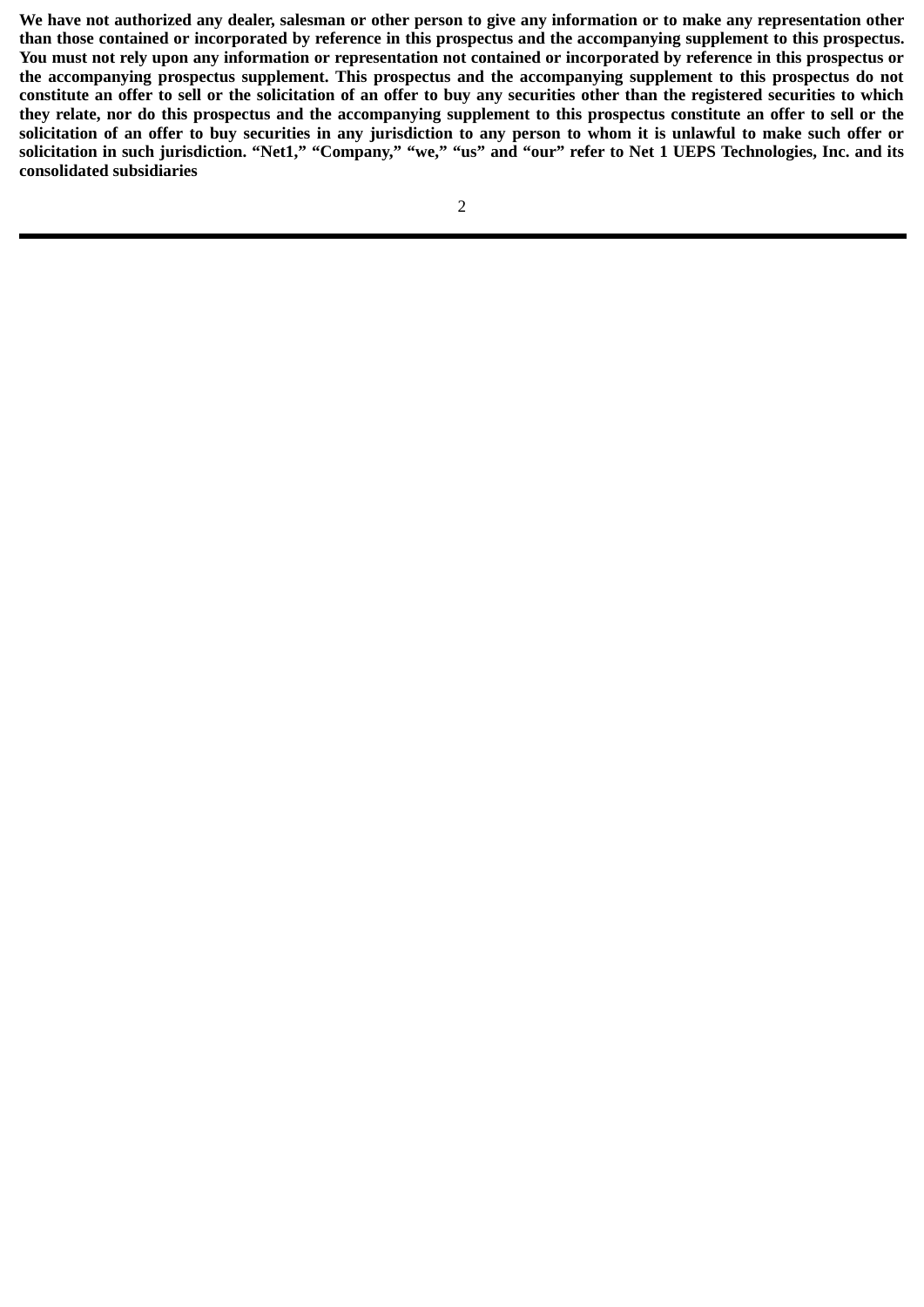#### **TABLE OF CONTENTS**

**Page**

<span id="page-6-0"></span>

| <b>About This Prospectus</b>                            | 3               |
|---------------------------------------------------------|-----------------|
| <b>Where You Can Find More Information</b>              |                 |
| <b>Information Regarding Forward Looking Statements</b> |                 |
| <b>Risk Factors</b>                                     |                 |
| Net 1 UEPS Technologies, Inc.                           |                 |
| <b>Use of Proceeds</b>                                  |                 |
| <b>Ratio of Earnings to Fixed Charges</b>               |                 |
| <b>Description of Securities</b>                        |                 |
| <b>Description of Capital Stock</b>                     |                 |
| <b>Description of Debt Securities</b>                   |                 |
| <b>Description of Warrants</b>                          | $\frac{10}{22}$ |
| <b>Description of Purchase Contracts</b>                | 22              |
| <b>Description of Units</b>                             | $\overline{23}$ |
| <b>Forms of Securities</b>                              | $\frac{23}{25}$ |
| <b>Plan of Distribution</b>                             |                 |
| <b>Experts</b>                                          | $\frac{27}{27}$ |
| <b>Legal Matters</b>                                    |                 |

# **ABOUT THIS PROSPECTUS**

This prospectus is part of a registration statement that we filed with the Securities and Exchange Commission, or the SEC, utilizing a "shelf" registration process. Under this shelf process, we may offer and sell any combination of the securities described in this prospectus in one or more offerings. This prospectus provides you with a general description of the securities we may offer and sell. Each time we sell securities, we will provide a prospectus supplement that will contain specific information about the terms of that offering. The prospectus supplement may also add, update or change information contained in this prospectus. You should read both this prospectus and any prospectus supplement together with additional information described under the heading "Where You Can Find More Information."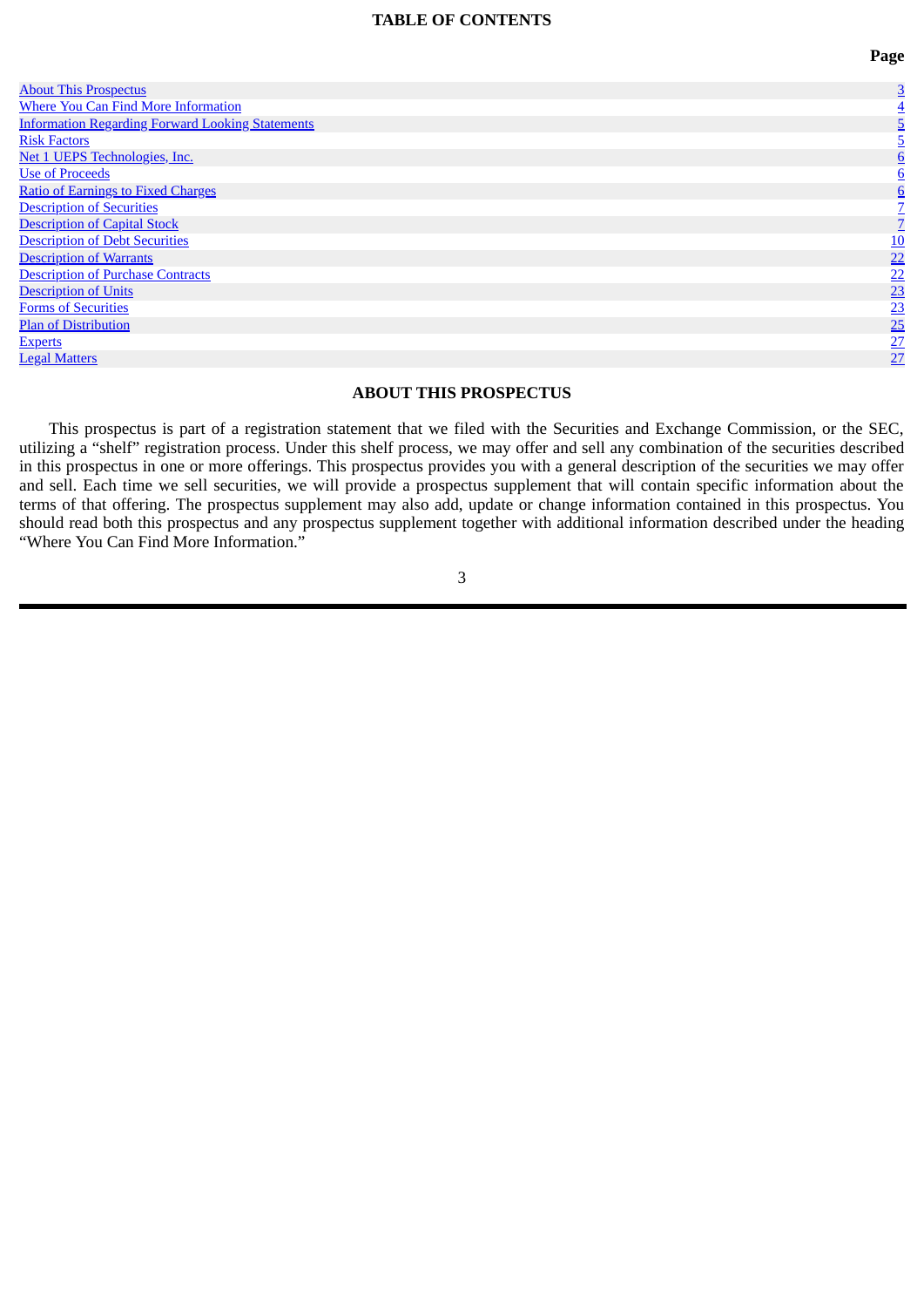<span id="page-7-0"></span>We have filed or incorporated by reference exhibits to the registration statement of which this prospectus forms a part. You should read the exhibits carefully for provisions that may be important to you.

## **WHERE YOU CAN FIND MORE INFORMATION**

We are required to file annual, quarterly and current reports, proxy statements and other information with the SEC. You may read and copy any documents filed by us at the SEC's public reference room at 100 F Street, N.E., Washington, D.C. 20549. Please call the SEC at 1-800-SEC-0330 for further information on the public reference room. Our filings with the SEC are also available to the public through the SEC's Internet site at http://www.sec.gov.

We have filed a registration statement on Form S-3 with the SEC relating to the securities covered by this prospectus. This prospectus is a part of the registration statement and does not contain all of the information in the registration statement. Whenever a reference is made in this prospectus to a contract or other document of Net 1, please be aware that the reference is only a summary and that you should refer to the exhibits that are a part of the registration statement for a copy of the contract or other document. You may review a copy of the registration statement at the SEC's public reference room in Washington, D.C., as well as through the SEC's Internet site.

The SEC's rules allow us to "incorporate by reference" information into this prospectus. This means that we can disclose important information to you by referring you to another document. Any information referred to in this way is considered part of this prospectus from the date we file that document. Any reports filed by us with the SEC after the date of this prospectus and before the date that the offering of the securities by means of this prospectus is terminated shall be incorporated by reference into this prospectus and will automatically update and, where applicable, supersede any information contained in this prospectus or incorporated by reference in this prospectus.

We incorporate by reference into this prospectus the following documents or information filed with the SEC (other than, in each case, documents or information deemed to have been furnished and not filed in accordance with SEC rules):

- (1) Annual Report on Form 10-K for the fiscal year ended June 30, 2006;
- (2) Quarterly Report on Form 10-Q for the quarter ended September 30, 2006;
- (3) Definitive Proxy on Schedule 14A filed with the SEC on October 27, 2006;
- (4) Current Reports on Form 8-K filed with the SEC on July 10, 2006, August 29, 2006, August 31, 2006, October 10, 2006 and Current Report on Form 8-K/A filed with the SEC on September 13, 2006;
- (5) Description of our common stock contained in Item 7 of amendment number 2 to our Form 10-SB filed on October 26, 2000 with the SEC, including any amendment or report filed for the purpose of updating such description;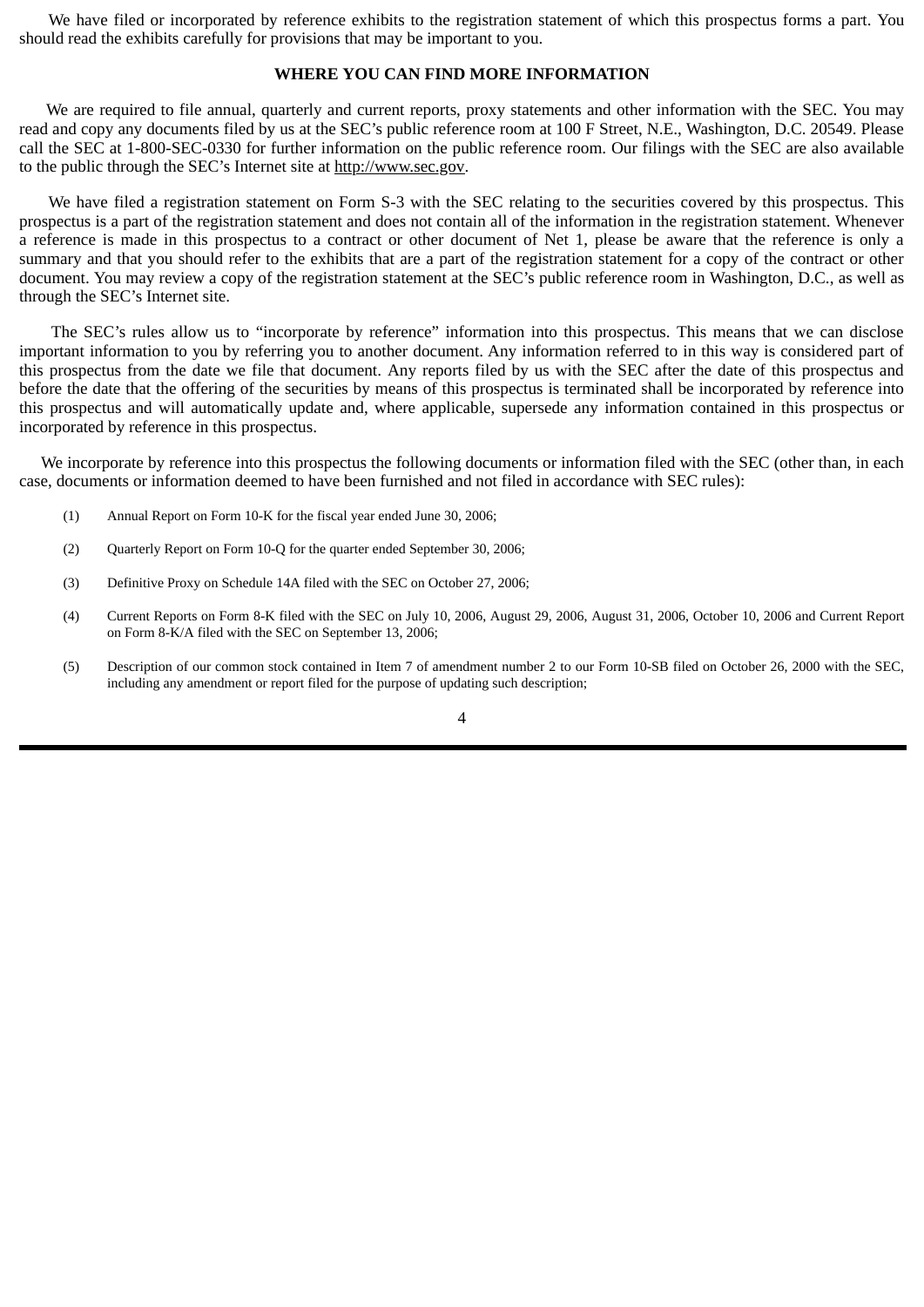<span id="page-8-0"></span>(6) All documents filed by us with the SEC pursuant to Sections 13(a), 13(c), 14 or 15(d) of the Exchange Act on or after the date of this prospectus and before we stop offering the securities under this prospectus (other than those portions of such documents described in paragraphs (i), (k), and (l) of Item 402 of Regulation S-K promulgated by the SEC).

We will provide without charge to each person, including any beneficial owner, to whom this prospectus is delivered, upon his or her written or oral request, a copy of any or all documents referred to above which have been or may be incorporated by reference into this prospectus but not delivered with this prospectus excluding exhibits to those documents unless they are specifically incorporated by reference into those documents. You can request those documents from Mr. Herman Kotze at President Place, 4th Floor, Cnr. Jan Smuts Avenue and Bolton Road, Rosebank, Johannesburg, South Africa, telephone (2711) 343-2000.

## **INFORMATION REGARDING FORWARD-LOOKING STATEMENTS**

Forward-looking statements in this prospectus and the documents incorporated by reference herein are based on the beliefs and assumptions of our management and on information currently available. Forward-looking statements include information about possible or assumed future results of operations in "Management's Discussion and Analysis of Financial Condition and Results of Operations" included in our most recent Annual Report on Form 10-K, and other statements preceded by, followed by or that include the words "believes," "expects," "anticipates," "intends," "plans," "estimates" or similar expressions.

These forward looking statements involve known and unknown risks, uncertainties and other factors that may cause the company's actual results, levels of activity, performance or achievements to be materially different from any future results, levels of activity, performance or achievements expressed, implied or inferred by these forward-looking statements, such as product demand, market and customer acceptance, the effect of economic conditions, competition, pricing, development difficulties, foreign currency risks, costs of capital, the ability to consummate and integrate acquisitions, and other risks detailed in the Company's SEC filings. The Company undertakes no obligation to revise any of these statements to reflect future circumstances or the occurrence of unanticipated events.

## **RISK FACTORS**

Our business is influenced by many factors that are difficult to predict, and that involve uncertainties that may materially affect actual operating results, cash flows and financial condition. These risk factors include those described in the documents that are incorporated by reference in this prospectus, and could include additional uncertainties not presently known to us or that we currently do not consider to be material. Before making an investment decision, you should carefully consider these risks as well as any other information we include or incorporate by reference in this prospectus or include in any applicable prospectus supplement.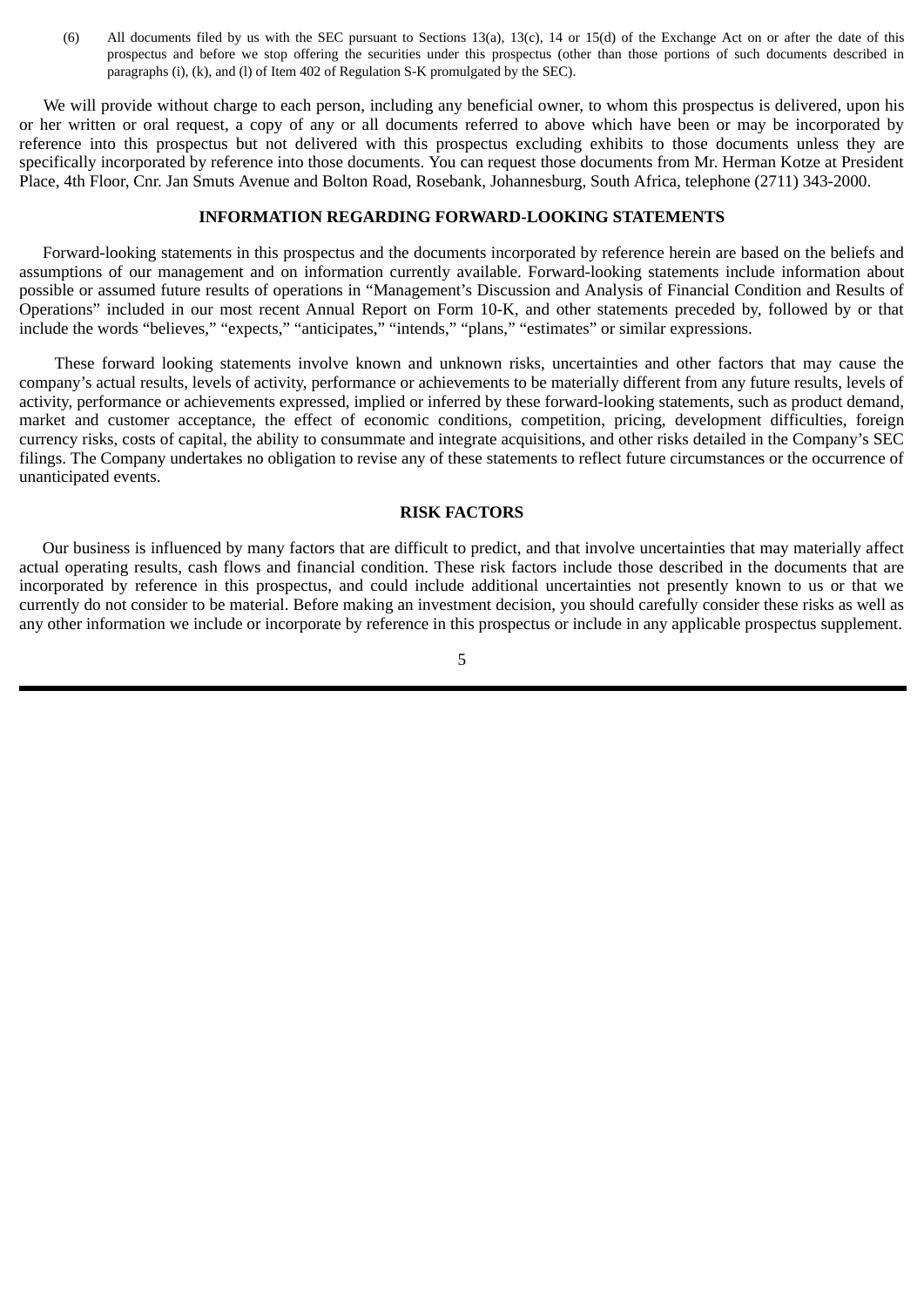### **NET 1 UEPS TECHNOLOGIES, INC.**

<span id="page-9-0"></span>We provide universal electronic payment system, or UEPS, as an alternative payment system for the unbanked and underbanked populations of developing economies. We believe that we are the first company worldwide to implement a system that can enable the estimated four billion people who generally have limited or no access to a bank account to enter affordably into electronic transactions with each other, government agencies, employers, merchants and other financial service providers. To accomplish this, we have developed and deployed the UEPS. This system uses secure smart cards that operate in real-time but offline, unlike traditional payment systems offered by major banking institutions that require immediate access through a communications network to a centralized computer. This offline capability means that users of our system can enter into transactions at any time with other card holders in even the most remote areas so long as a portable offline smart card reader is available. In addition to payments and purchases, our system can be used for banking, health care management, international money transfers, voting and identification. Net1's recently acquired subsidiary, Prism Holdings Limited ("Prism"), is a company focused on the development and provision of secure transaction technology, solutions and services. Prism's core competencies around secure online transaction processing, cryptography and integrated circuit card (chip/smart card) technologies are principally applied to electronic commerce transactions in the telecommunications, banking, retail, petroleum and utilities market sectors. These technologies form the cornerstones of the "trusted transactions" environment and provide us with the building blocks for developing secure end-to-end payment solutions. More information about us is available on our web site at *www.net1ueps.com*. Information on our web site is not incorporated by reference into this prospectus.

Our principal executive offices are located at President Place, 4th Floor, Cnr. Jan Smuts Avenue and Bolton Road, Rosebank, Johannesburg, South Africa. Our phone number is (2711) 343-2000.

## **USE OF PROCEEDS**

Unless otherwise indicated in a prospectus supplement, we anticipate that the net proceeds from our sale of any securities will be used for general corporate purposes, including working capital, acquisitions, retirement of debt and other business opportunities. In the case of a sale by a selling shareholder, we will not receive any of the proceeds from such sale.

# **RATIO OF EARNINGS TO FIXED CHARGES**

The following table sets forth our ratio of earnings to fixed charges for the periods indicated.

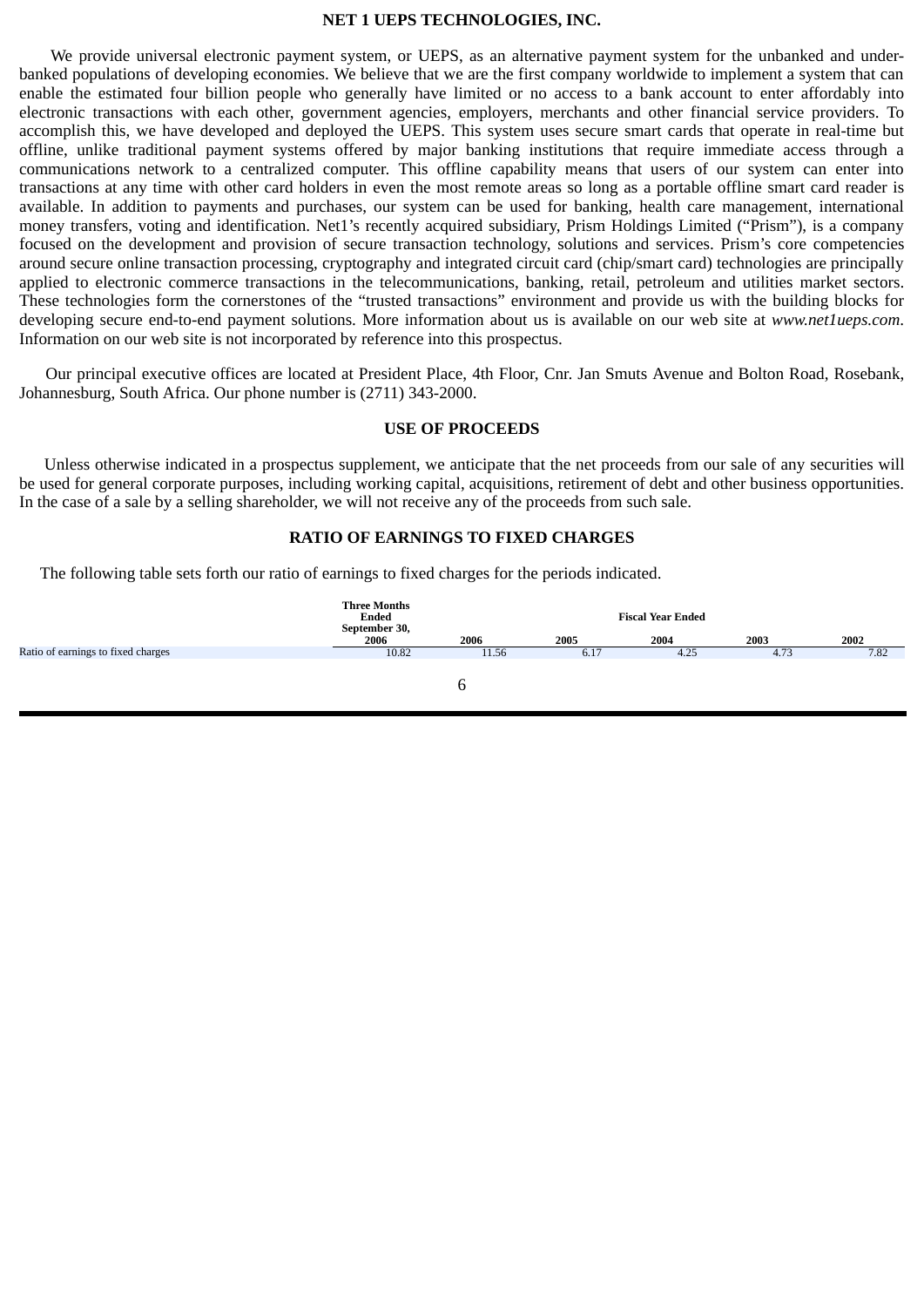#### **DESCRIPTION OF SECURITIES**

<span id="page-10-0"></span>This prospectus contains a summary of the securities that Net1 or certain selling securityholders to be identified in a prospectus supplement may sell. These summaries are not meant to be a complete description of each security. However, this prospectus and the accompanying prospectus supplement contain the material terms of the securities being offered.

# **DESCRIPTION OF CAPITAL STOCK**

The following description is based upon our amended articles of incorporation, our bylaws and applicable provisions of law. We have summarized certain portions of the amended articles of incorporation and by-laws below. The summary is not complete. The amended articles of incorporation and by-laws are incorporated by reference into this prospectus in their entirety. You should read the articles of incorporation and by-laws for the provisions that are important to you.

Net1's authorized capital stock consists of 83,333,333 shares of common stock and 50,000,000 shares of preferred stock. As of October 19, 2006, 50,429,385 shares of our common stock, par value \$0.001 per share, and 6,499,259 shares of our special convertible preferred stock, par value \$0.001 per share, which are convertible into common stock on a one-for-one basis, were outstanding.

#### **Common Stock**

The issued and outstanding shares of common stock are, and the shares of common stock that we may issue in the future will be, validly issued, fully paid and nonassessable. Holders of our common stock are entitled to share equally, share for share, if dividends are declared on our common stock, whether payable in cash, property or our securities. The shares of common stock are not convertible and the holders thereof have no preemptive or subscription rights to purchase any of our securities. Upon liquidation, dissolution or winding up of our company, the holders of common stock are entitled to share equally, share for share, in our assets which are legally available for distribution, after payment of all debts and other liabilities and subject to the prior rights of any holders of any series of preferred stock then outstanding. Each outstanding share of common stock is entitled to one vote on all matters submitted to a vote of stockholders. There is no cumulative voting. Except as otherwise required by law or the amended articles of incorporation, the holders of common stock vote together as a single class on all matters submitted to a vote of stockholders.

Our common stock is currently listed on the Nasdaq Global Select Market under the symbol "UEPS."

#### **Preferred Stock**

We may issue shares of preferred stock in series and may, at the time of issuance, determine the rights, preferences and limitations of each series. Satisfaction of any dividend preferences of outstanding shares of preferred stock would reduce the amount of funds available for the payment of dividends on shares of common stock. Holders of shares of preferred stock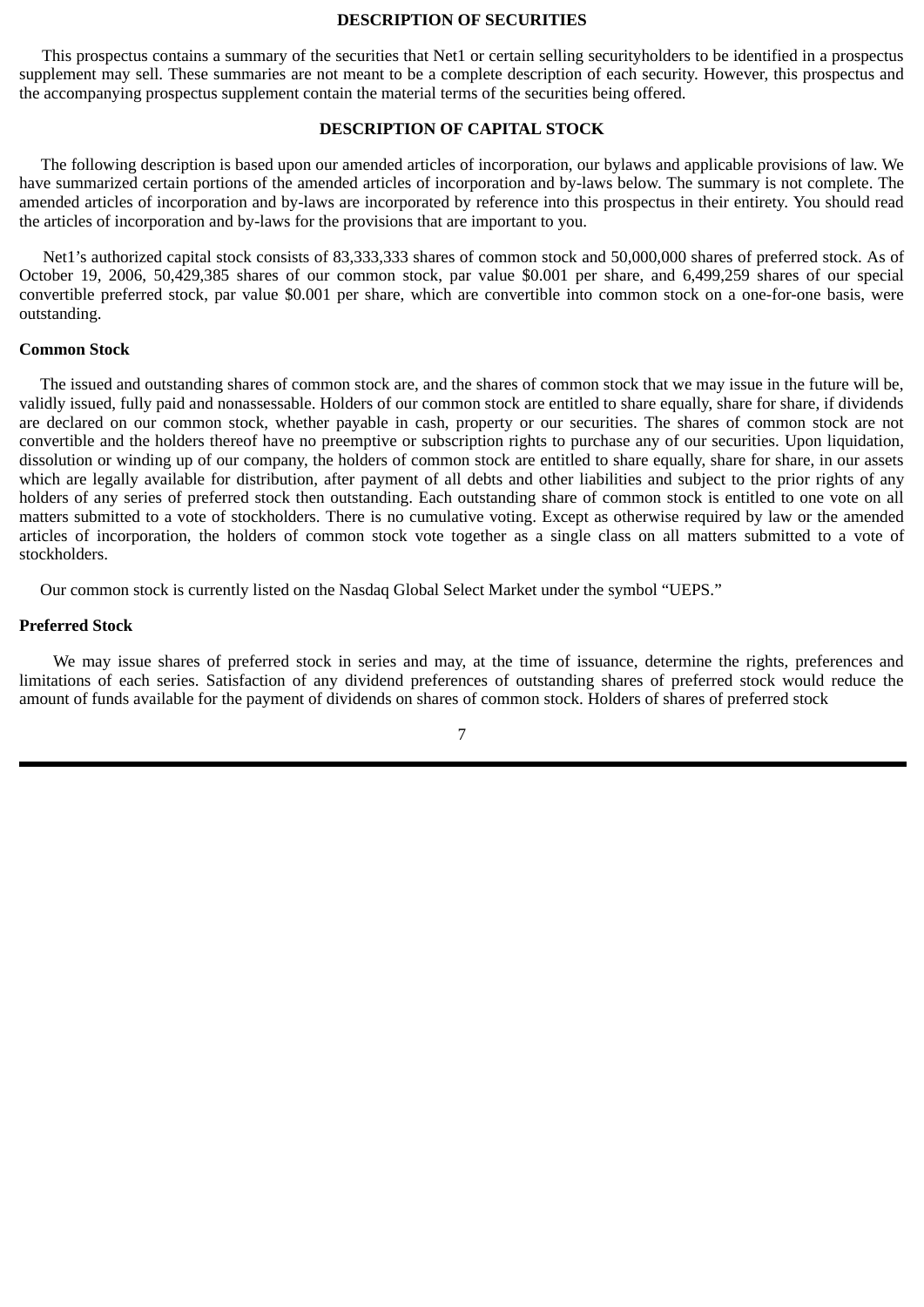may be entitled to receive a preference payment in the event of any liquidation, dissolution or winding-up of our company before any payment is made to the holders of shares of common stock. In some circumstances, the issuance of shares of preferred stock may render more difficult or tend to discourage a merger, tender offer or proxy contest, the assumption of control by a holder of a large block of our securities or the removal of incumbent management. Upon the affirmative vote of a majority of the total number of directors then in office, our board of directors, without shareholder approval, may issue shares of preferred stock with voting and conversion rights which could adversely affect the holders of shares of common stock.

# **Special Convertible Preferred Stock**

Our special convertible preferred stock ranks:

- on parity, without preference and priority, to our common stock with respect to dividend rights (except as described below) or rights upon liquidation, dissolution or winding up; and
- junior in preference and priority to each other class or series of preferred stock or other equity security of ours under terms that may be determined by the board of directors to expressly provide that such other security will rank senior in preference or priority to the special convertible preferred stock with respect to dividend rights or rights on liquidation, dissolution or winding up.

*Voting Rights*. Holders of our special convertible preferred stock have the right to receive notice of, attend, speak and vote at general meetings, and are entitled to vote on all matters on which holders of common stock are entitled to vote. Holders of special convertible preferred stock vote together with the holders of common stock as a single class. Each holder of special convertible preferred stock present in person, or the person representing such holder, is entitled to a number of votes equal to the number of shares of common stock that would be issued upon conversion of the special convertible preferred stock held by such holder on the record date.

We may not take any of the following actions without the prior vote or written consent of our holders representing at least a majority of the then outstanding shares of special convertible preferred stock, voting together as a separate class:

- any increase (including by way of merger, consolidation or otherwise) in the total number of authorized or issued shares of special convertible preferred stock; or
- any amendment, alteration or change to the powers, designations, preferences, rights, qualifications, limitations or restrictions of the special convertible preferred stock in the articles of incorporation in any manner that adversely affects the holders of such stock.

*Dividends*. Provided that shares of special convertible preferred stock are outstanding, our board will determine immediately prior to the declaration of any dividend or distribution (1) the portion, if any, of our assets available for such dividend or distribution that is attributable to funds or assets from Net 1 Applied Technologies South Africa Limited, or New Aplitec,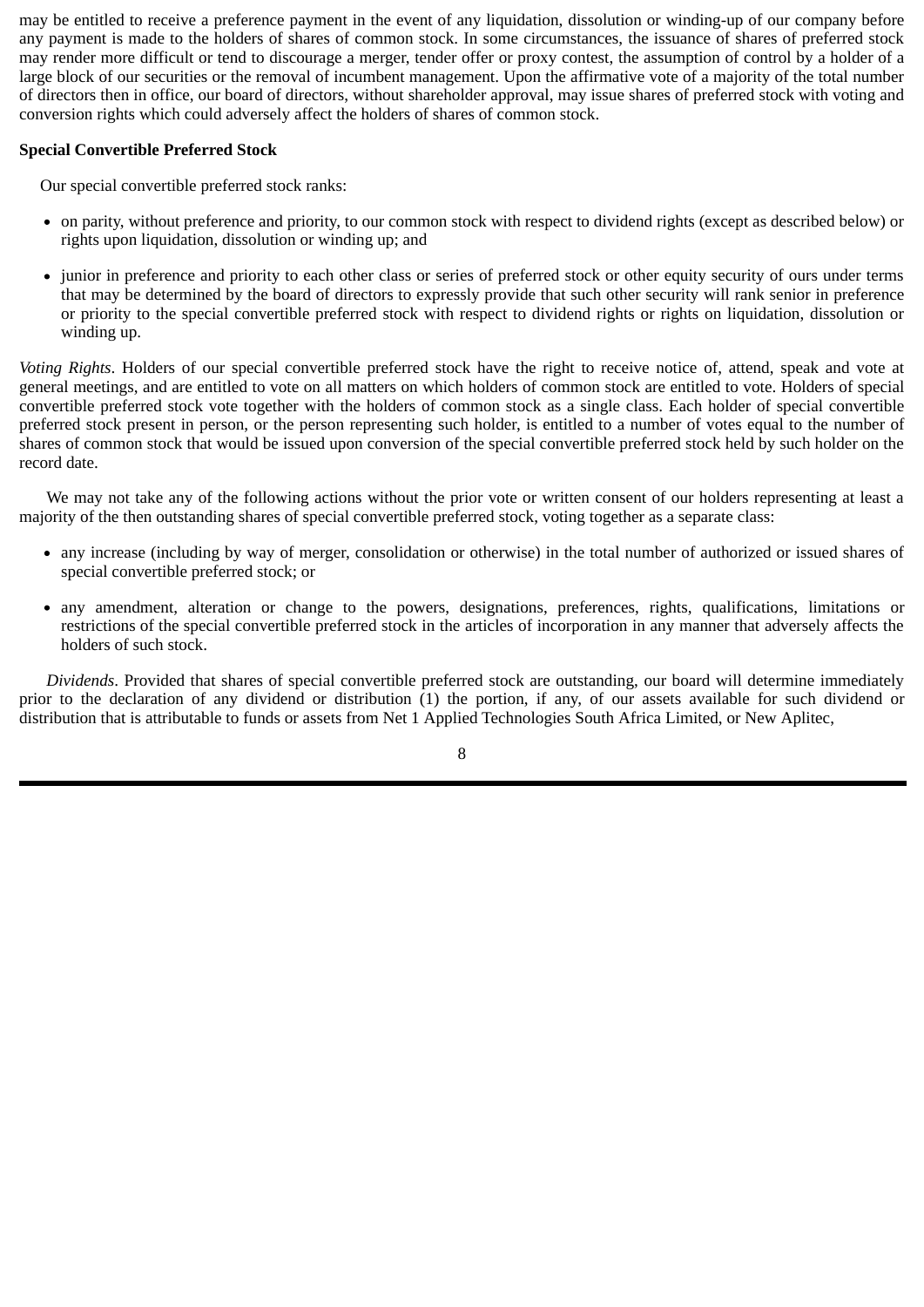regardless of the manner received, or the South African Amount, and (2) the portion of such funds or assets that is not from New Aplitec, or the Non-South African Amount. The South African Amount will not include amounts received from New Aplitec due to its liquidation, distribution or dividend after an insolvency or winding up.

Provided that shares of special convertible preferred stock are outstanding, (1) any dividends or distributions of Non-South African Amounts must be paid pro rata to all holders of common stock and special convertible preferred stock, and (2) any dividends or distributions of South African Amounts can be paid only to holders of common stock. Our board has complete discretion to declare a dividend or distribution with respect to South African Amounts or Non-South African Amounts.

*Conversion*. Special convertible preferred stock is convertible into shares of common stock on a one-for-one basis upon the occurrence of a trigger event, which is defined as any one of the following events: (1) notification by the reinvesting shareholder of the intention to convert some or all of such holder's special convertible preferred stock; (2) the abolition or relaxation of Excon regulations such that South African residents would be permitted to directly hold shares of non-South African companies; or (3) our liquidation, insolvency or other winding up. With each converted share of special convertible preferred stock that is to be converted, we will receive:

- 7.368421056 New Aplitec B class preference shares; and
- such holder's interest in the New Aplitec B loan accounts, which is equal to (1) the aggregate principal amount of New  $\bullet$ Aplitec B loans, plus any accrued interest, minus any repayment or previous transfer of New Aplitec B loans, divided by (2) the number of the shares of special convertible preferred stock outstanding at such time.

No fractional shares of common stock shall be issued upon conversion of the special convertible preferred stock, unless our board of directors shall otherwise determine to issue fractional shares. In lieu of fractional shares, we will pay cash equal to such fractional amount multiplied by the fair market value per share of common stock on the date of conversion. If more than one share of special convertible preferred stock is being converted at one time by the same holder, then the number of full shares issuable upon conversion will be calculated on the basis of the aggregate number of shares converted at that time.

We will reserve and keep available out of our authorized but unissued shares of common stock the full number of shares of common stock deliverable upon the conversion of all outstanding special convertible preferred stock.

Upon conversion, all rights with respect to shares for special convertible preferred stock will cease. Converted shares will be cancelled and have the status of authorized but unissued preferred stock, without designation as to series until such shares are once more designated as part of a particular series by the board of directors.

 *Transfer Restrictions*. Special convertible preferred stock may not be sold, assigned, transferred, pledged, or encumbered, except to us upon conversion into shares of common stock.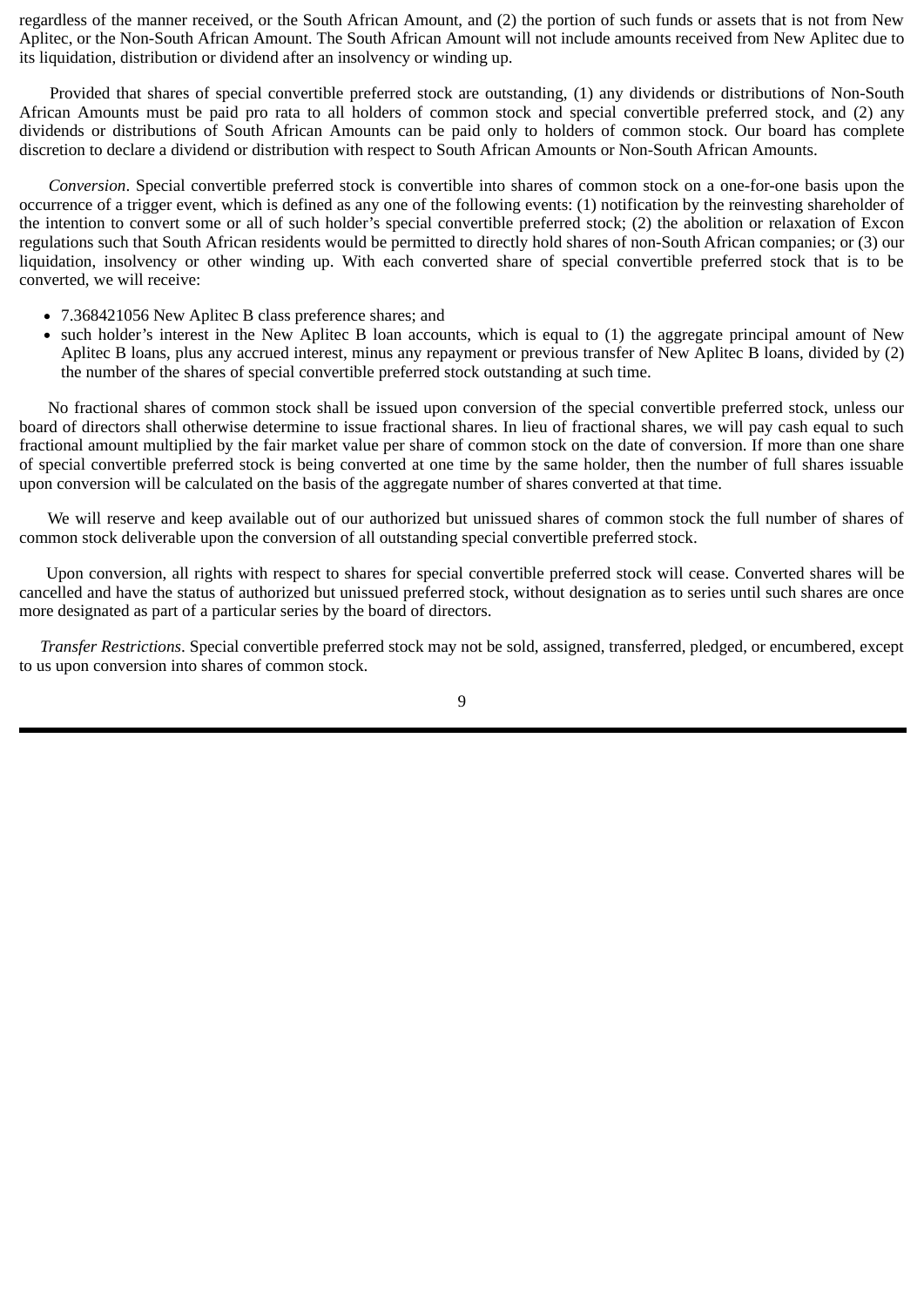<span id="page-13-0"></span>The shares of special convertible preferred stock may not be held by any person other than the Aplitec Holdings Participation Trust for the benefit of the New Aplitec Participation Trust and indirectly for the benefit of reinvesting shareholders, or directly by the South African Trust for the benefit of reinvesting shareholders in connection with a conversion into common stock.

*Liquidation, Dissolution and Winding Up*. In the event of the voluntary or involuntary liquidation, dissolution, distribution of assets or winding-up, all outstanding shares of special convertible preferred stock will automatically convert and holders will be entitled to receive pari passu with holders of common stock, any assets distributed for the benefit of its shareholders.

# **DESCRIPTION OF DEBT SECURITIES**

The debt securities will be our direct unsecured general obligations. The debt securities will be either senior debt securities or subordinated debt securities. The debt securities will be issued under one or more separate indentures between us and The Bank of New York, as trustee. Senior debt securities will be issued under a senior indenture to be executed between us and The Bank of New York, as trustee, which we refer to as the senior indenture. Subordinated debt securities will be issued under a subordinated indenture to be executed between us and The Bank of New York, as trustee, which we refer to as the subordinated indenture. Together the senior indenture and the subordinated indenture are called the indentures.

We have summarized select portions of the material provisions of the indentures below. The summary is not complete. The forms of the indentures have been filed as exhibits to the registration statement of which this prospectus forms a part, and you should read the indentures for provisions that may be important to you. We will indicate in the applicable prospectus supplement any material variation from the expected terms of the indentures described below.

#### **General**

The debt securities will be our direct unsecured general obligations. The senior debt securities will rank equally with all of our other senior and unsubordinated debt. The subordinated debt securities will have a junior position to all of our senior debt.

Because we are a holding company that conducts all of its operations through subsidiaries, holders of the debt securities will have a junior position to claims of creditors of our subsidiaries, including trade creditors, debtholders, secured creditors, taxing authorities, guarantee holders and any preferred stockholders, except to the extent that the debt securities are guaranteed by one or more subsidiary guarantees.

The provisions of each indenture allow us to "reopen" a previous issue of a series of debt securities and issue additional debt securities of that series.

A prospectus supplement relating to any series of debt securities being offered will include specific terms relating to the offering. The terms will be established in an officers' certificate or a supplemental indenture. The officers' certificate or supplemental indenture will be signed at the time of issuance and will contain important information. The officers' certificate or supplemental indenture will be filed as an exhibit to a Current Report on Form 8-K of Net1,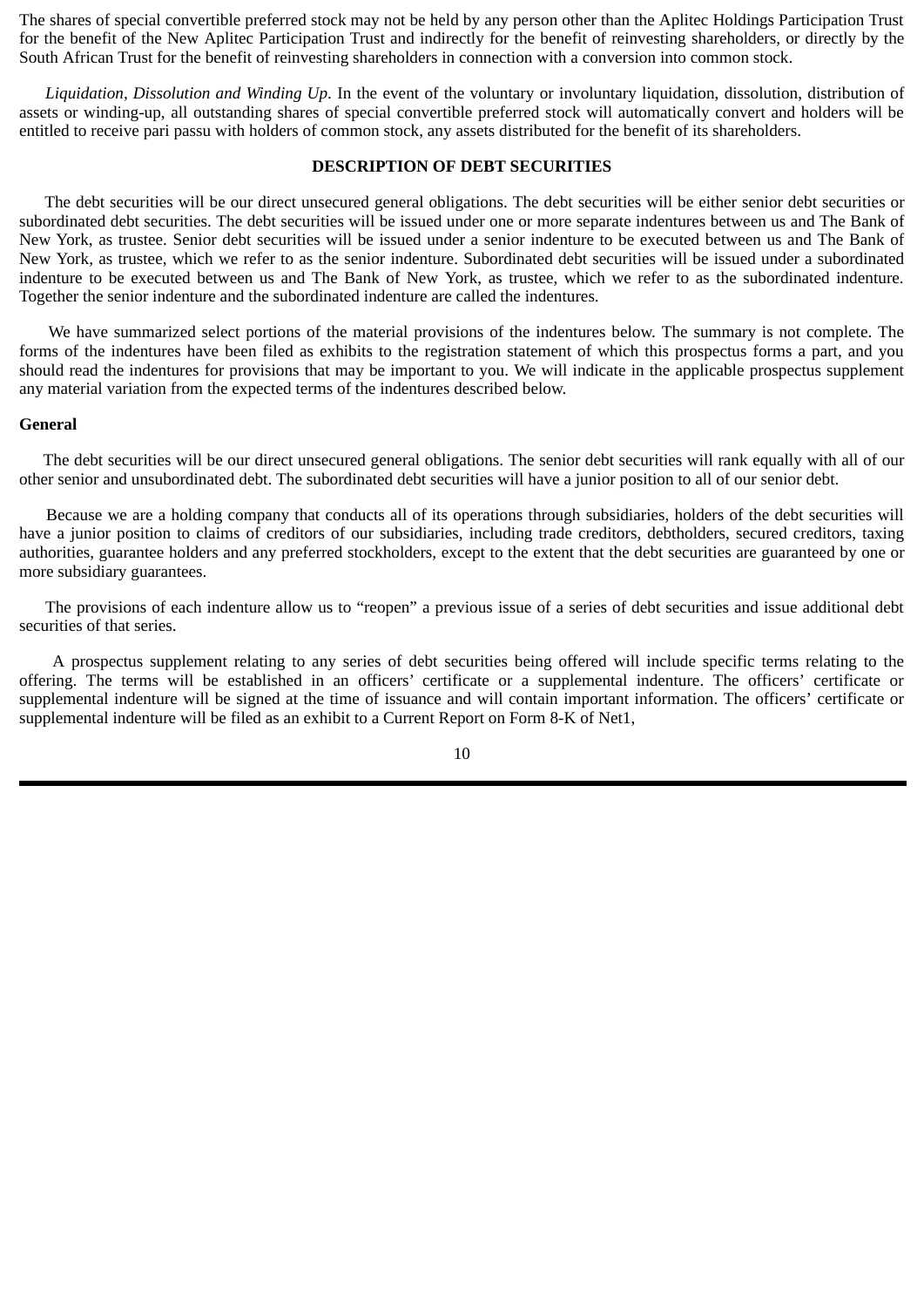which will be publicly available. The officers' certificate or supplemental indenture will include some or all of the following terms for a particular series of debt securities:

- the title of the securities;
- any limit on the amount that may be issued;  $\bullet$
- whether or not the debt securities will be issued in global form and who the depositary will be;
- the maturity date(s);  $\bullet$
- the interest rate or the method of computing the interest rate;  $\bullet$
- the date or dates from which interest will accrue, or how such date or dates will be determined, and the interest payment date  $\bullet$ or dates and any related record dates;
- the place(s) where payments will be made;  $\bullet$
- Net1's right, if any, to defer payment of interest and the maximum length of any deferral period;  $\bullet$
- $\bullet$ the terms and conditions on which the debt securities may be redeemed at the option of Net1;
- the date(s), if any, on which, and the price(s) at which Net1 is obligated to redeem, or at the holder's option to purchase, such  $\bullet$ series of debt securities and other related terms and provisions;
- any provisions granting special rights to holders when a specified event occurs;  $\bullet$
- any changes to or additional events of default or covenants;  $\bullet$
- any special tax implications of the debt securities;  $\bullet$
- the denominations in which the debt securities will be issued, if other than denominations of \$1,000 and whole multiples of  $\bullet$ \$1,000;
- the subordination terms of any subordinated debt securities; and  $\bullet$
- any other terms that are not inconsistent with the indenture.

# **Fixed Rate Debt Securities**

Each fixed rate debt security will mature on the date specified in the applicable prospectus supplement.

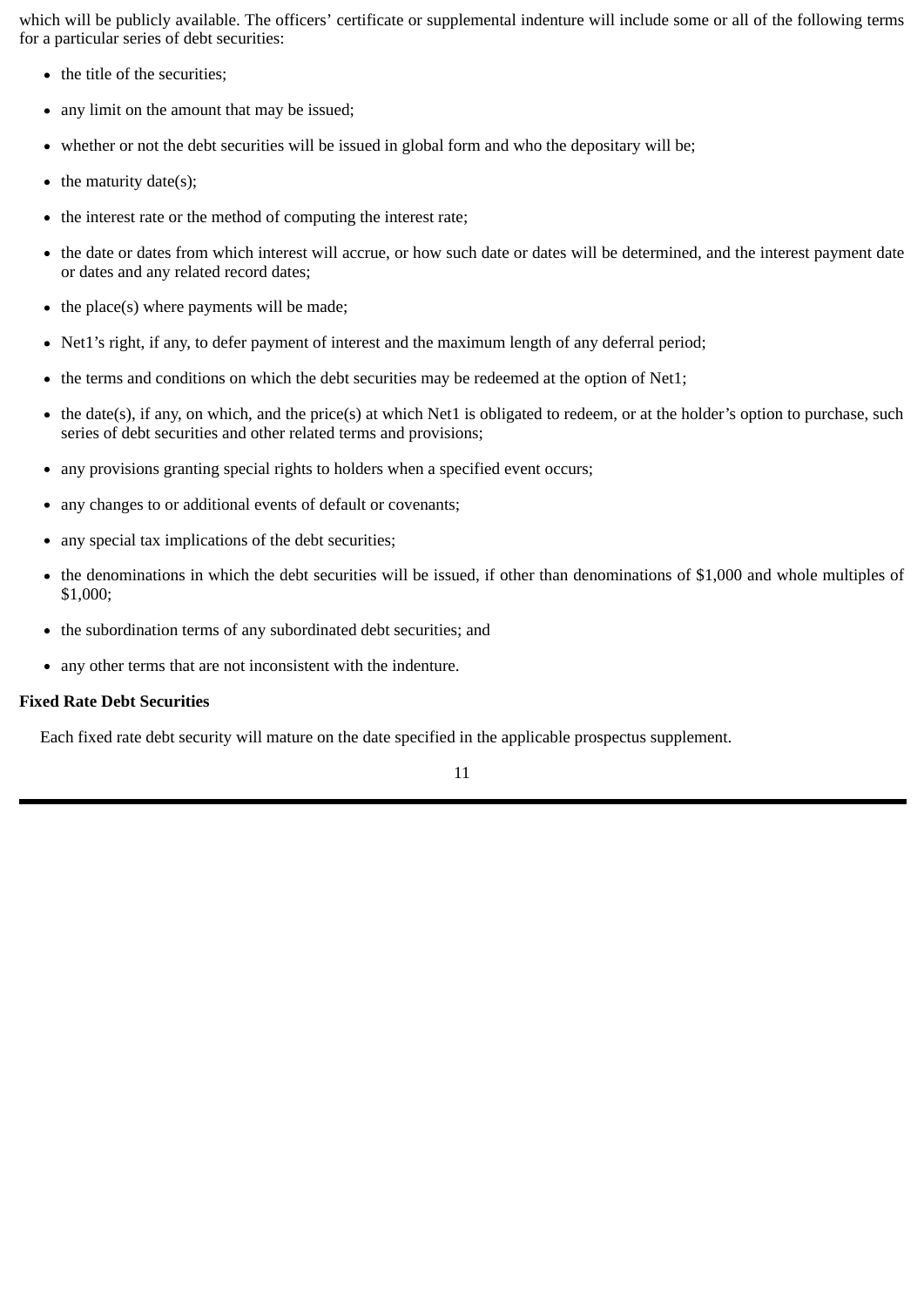Each fixed rate debt security will bear interest from the date of issuance at the annual rate stated on its face until the principal is paid or made available for payment. Interest on fixed rate debt securities will be computed on the basis of a 360-day year of twelve 30-day months. Interest on fixed rate debt securities will accrue from and including the most recent interest payment date in respect of which interest has been paid or duly provided for, or, if no interest has been paid or duly provided for, from and including the issue date or any other date specified in a prospectus supplement on which interest begins to accrue. Interest will accrue to but excluding the next interest payment date, or, if earlier, the date of maturity or earlier redemption or repayment, as the case may be.

Payments of interest on fixed rate debt securities will be made on the interest payment dates specified in the applicable prospectus supplement. However, if the first interest payment date is less than 15 days after the date of issuance, interest will not be paid on the first interest payment date, but will be paid on the second interest payment date.

Unless otherwise specified in the applicable prospectus supplement, if any scheduled interest payment date, maturity date or date of redemption or repayment is not a business day, then we may pay the applicable interest, principal and premium, if any, on the next succeeding business day, and no additional interest will accrue during the period from and after the scheduled interest payment date, maturity date or date of redemption or repayment.

A fixed rate debt security may pay a level amount in respect of both interest and principal amortized over the life of the debt security. Payments of principal and interest on amortizing debt securities will be made on the interest payment dates specified in the applicable prospectus supplement, and at maturity or upon any earlier redemption or repayment. Payments on amortizing debt securities will be applied first to interest due and payable and then to the reduction of the unpaid principal amount. We will provide to the original purchaser, and will furnish to subsequent holders upon request to us, a table setting forth repayment information for each amortizing debt security.

# **Floating Rate Debt Securities**

Each floating rate debt security will mature on the date specified in the applicable prospectus supplement. Unless otherwise specified in the applicable prospectus supplement, each floating rate debt security will bear interest at "LIBOR" plus a margin to be specified in the applicable prospectus supplement. A floating rate debt security may also have either or both of the following limitations on the interest rate:

- a maximum limitation, or ceiling, on the rate of interest which may accrue during any interest period, which we refer to as the "maximum interest rate"; and/or
- a minimum limitation, or floor, on the rate of interest that may accrue during any interest period, which we refer to as the "minimum interest rate."

Any applicable maximum interest rate or minimum interest rate will be set forth in the applicable prospectus supplement.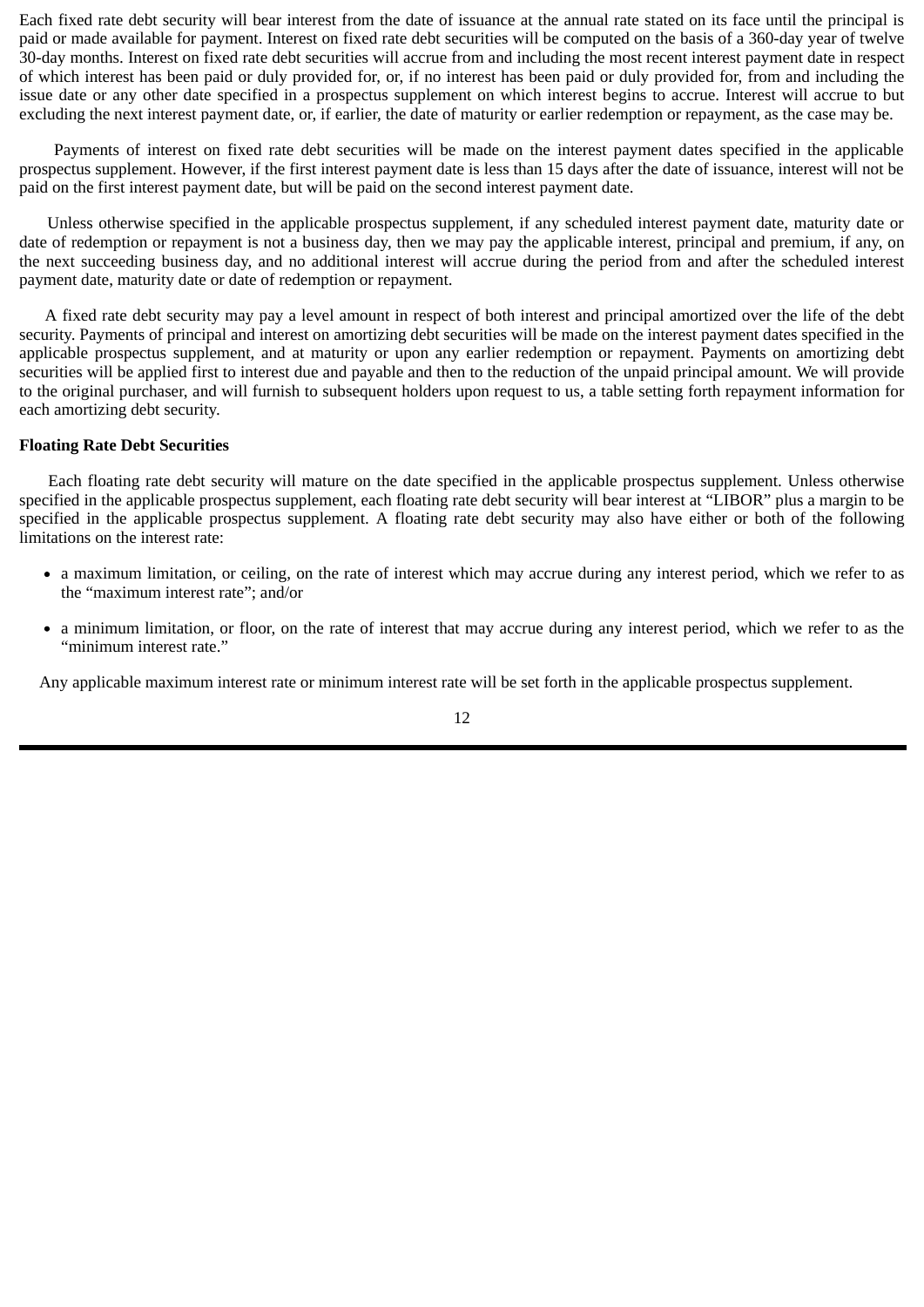Interest on floating rate debt securities will accrue from and including the most recent interest payment date to which interest has been paid or duly provided for, or, if no interest has been paid or duly provided for, from and including the issue date or any other date specified in a prospectus supplement on which interest begins to accrue. Interest will accrue to but excluding the next interest payment date, or, if earlier, the date on which the principal has been paid or duly made available for payment, except as described below.

The interest rate in effect from the date of issue to the first interest reset date for a floating rate debt security will be the initial interest rate specified in the applicable prospectus supplement. We refer to this rate as the "initial interest rate." The interest rate on each floating rate debt security may be reset daily, weekly, monthly, quarterly, semiannually or annually. This period is the "interest reset period" and the first day of each interest reset period is the "interest reset date." The "interest determination date" for any interest reset date is the day the calculation agent will refer to when determining the new interest rate at which a floating rate will reset. "LIBOR" for each interest reset date, other than for the initial interest rate, will be determined by the calculation agent as follows:

- (i) LIBOR will be the offered rate for deposits in U.S. dollars for the three month period which appears on "Telerate Page 3750" at approximately 11:00 a.m., London time, two "London banking days" prior to the applicable interest reset date.
- (ii) If this rate does not appear on the Telerate Page 3750, the calculation agent will determine the rate on the basis of the rates at which deposits in U.S. dollars are offered by four major banks in the London interbank market (selected by the calculation agent after consulting with us) at approximately 11:00 a.m., London time, two London banking days prior to the applicable interest reset date to prime banks in the London interbank market for a period of three months commencing on that interest reset date and in principal amount equal to an amount not less than \$1,000,000 that is representative for a single transaction in such market at such time. In such case, the calculation agent will request the principal London office of each of the aforesaid major banks to provide a quotation of such rate. If at least two such quotations are provided, LIBOR for that interest reset date will be the average of the quotations. If fewer than two quotations are provided as requested, LIBOR for that interest reset date will be the average of the rates quoted by three major banks in New York, New York (selected by the calculation agent after consulting with us) at approximately 11:00 a.m., New York time, two London banking days prior to the applicable interest reset date for loans in U.S. dollars to leading banks for a period of three months commencing on that interest reset date and in a principal amount equal to an amount not less than \$1,000,000 that is representative for a single transaction in such market at such time; provided that if fewer than three quotations are provided as requested, for the period until the next interest reset date, LIBOR will be the same as the rate determined on the immediately preceding interest reset date.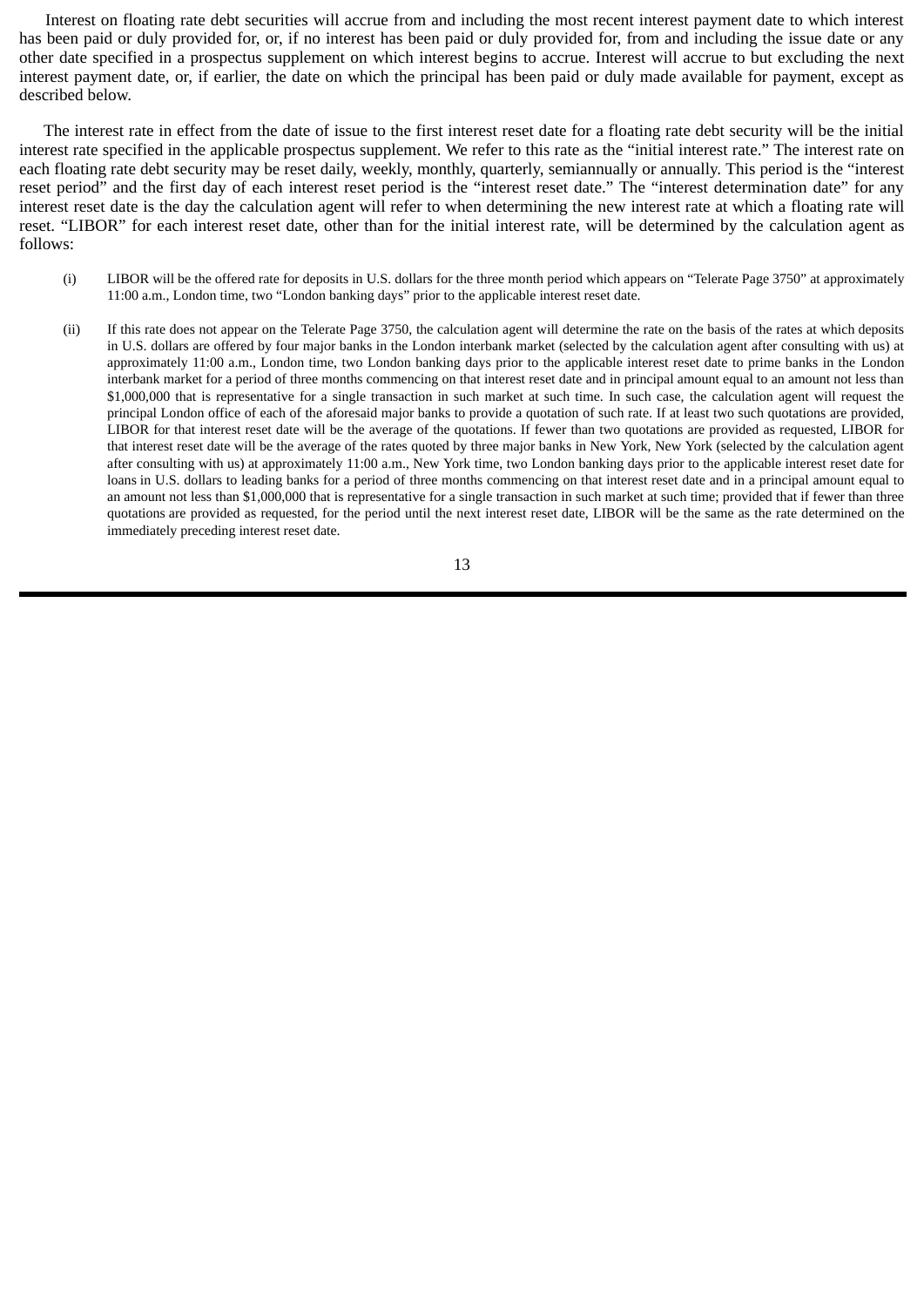The interest reset dates will be specified in the applicable prospectus supplement. If an interest reset date for any floating rate debt security falls on a day that is not a business day, it will be postponed to the following business day, except that, if that business day is in the next calendar month, the interest reset date will be the immediately preceding business day.

A "London banking day" is any day in which dealings in U.S. dollar deposits are transacted in the London interbank market. "Telerate Page 3750" means the display page so designated on the Telerate Service for the purpose of displaying London interbank offered rates of major banks (or any successor page).

The applicable prospectus supplement will specify a calculation agent for any issue of floating rate debt securities. The calculation agent will, upon the request of the holder of any floating rate debt security, provide the interest rate then in effect. All calculations made by the calculation agent in the absence of willful misconduct, bad faith or manifest error shall be conclusive for all purposes and binding on us and the holders of the floating rate debt securities. We may appoint a successor calculation agent at any time at our discretion and without notice.

All percentages resulting from any calculation of the interest rate with respect to the floating rate debt securities will be rounded, if necessary, to the nearest one-hundred thousandth of a percentage point, with five one-millionths of a percentage point rounded upward (e.g., 9.876545% (or .09876545) would be rounded to 9.87655% (or ..0987655) and 9.876544% (or .09876544) would be rounded to 9.87654% (or ..0987654)), and all dollar amounts in or resulting from any such calculation will be rounded to the nearest cent (with one-half cent being rounded upward).

Interest on the floating rate debt securities will be computed and paid on the basis of a 360-day year and the actual number of days in each interest payment period. The interest rate on the floating rate debt securities will in no event be higher than the maximum rate permitted by New York law, as the same may be modified by United States law of general application.

We will pay interest on floating rate debt securities on the interest payment dates specified in the applicable prospectus supplement. However, if the first interest payment date is less than 15 days after the date of issuance, interest will not be paid on the first interest payment date, but will be paid on the second interest payment date. If any scheduled interest payment date, other than the maturity date or any earlier redemption or repayment date, for any floating rate debt security falls on a day that is not a business day, it will be postponed to the following business day, except that if that business day would fall in the next calendar month, the interest payment date will be the immediately preceding business day. If the scheduled maturity date or any earlier redemption or repayment date of a floating rate debt security falls on a day that is not a business day, the payment of principal, premium, if any, and interest, if any, will be made on the next succeeding business day, but interest on that payment will not accrue during the period from and after the maturity, redemption or repayment date.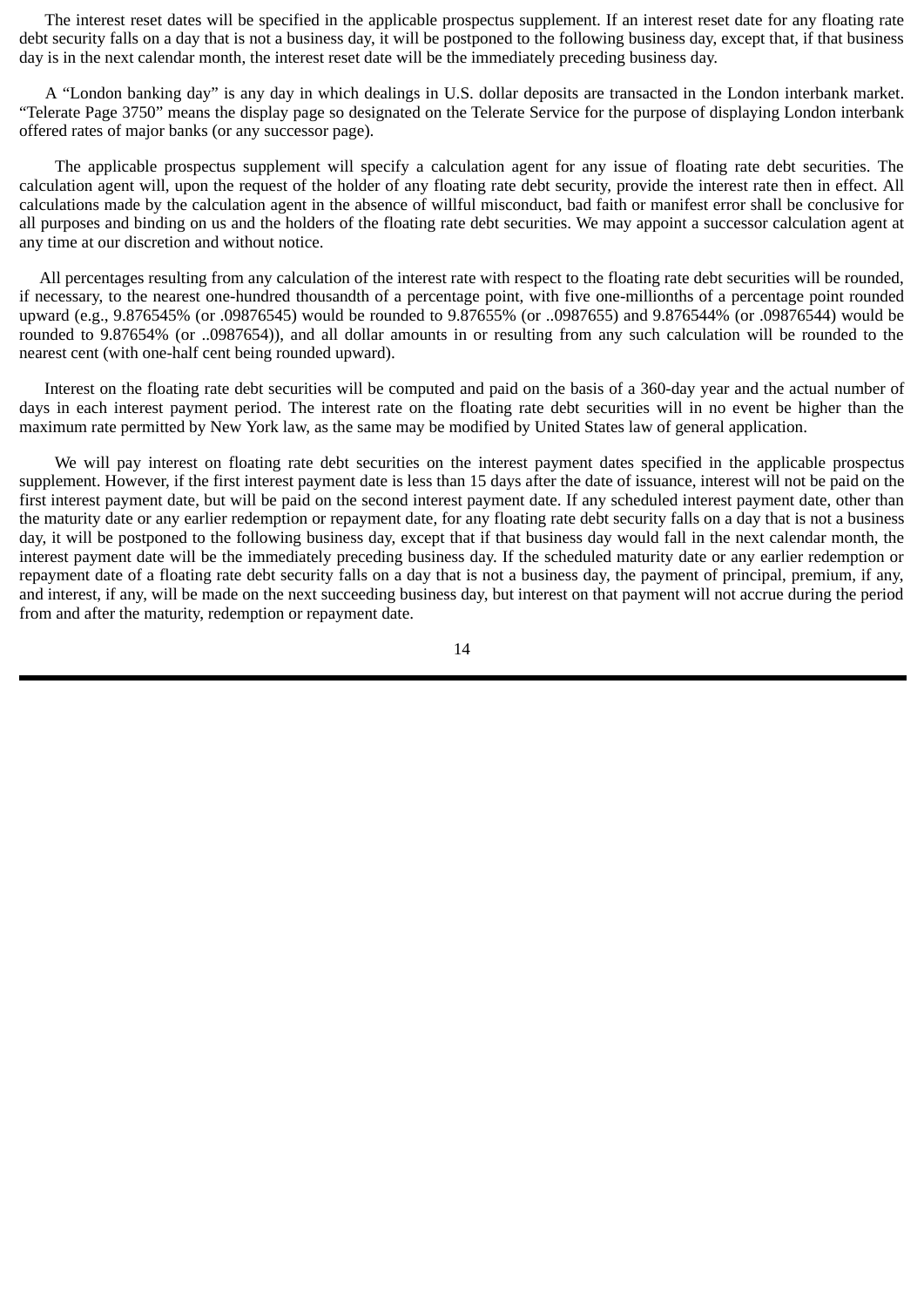# **Conversion or Exchange Rights**

The prospectus supplement will describe the terms, if any, on which a series of debt securities may be convertible into or exchangeable for our common stock, preferred stock, debt securities or other securities, or securities of third parties. These terms will include provisions as to whether conversion or exchange is mandatory, at the option of the holder or at the option of Net1. These provisions may allow or require adjustment of the number of shares of common stock or other securities of Net1 to be received by the holders of such series of debt securities.

# **Optional Redemption**

Unless the prospectus supplement relating to any series of debt securities provides otherwise with respect to such series, each series of debt securities will be redeemable in whole at any time or in part from time to time, at our option, at a redemption price equal to the greater of:

- 100% of the principal amount of the series of debt securities to be redeemed; or
- the sum of the present values of the remaining scheduled payments of principal and interest on the series of debt securities to be redeemed (exclusive of interest accrued to the date of redemption) discounted to the date of redemption on a semiannual basis (assuming a 360-day year consisting of twelve 30-day months) at the then current Treasury Rate plus a spread as specified in the applicable prospectus supplement.

In each case we will pay accrued and unpaid interest on the principal amount to be redeemed to the date of redemption.

"Comparable Treasury Issue" means the United States Treasury security selected by the Independent Investment Banker as having a maturity comparable to the remaining term ("Remaining Life") of the series of debt securities to be redeemed that would be utilized, at the time of selection and in accordance with customary financial practice, in pricing new issues of corporate debt securities of comparable maturity to the remaining term of such series of debt securities.

"Comparable Treasury Price" means, with respect to any redemption date, (1) the average of the Reference Treasury Dealer Quotations for such redemption date, after excluding the highest and lowest Reference Treasury Dealer Quotations, or (2) if the trustee obtains fewer than four such Reference Treasury Dealer Quotations, the average of all such quotations.

"Independent Investment Banker" means the investment banking institution or institutions specified in the applicable prospectus supplement and their respective successors, or, if such firms or the successors, if any, to such firm or firms, as the case may be, are unwilling or unable to select the Comparable Treasury Issue, an independent investment banking institution of national standing appointed by us.

"Reference Treasury Dealer" means the investment banking institutions specified as such in the applicable prospectus supplement; provided, however, that if any of them ceases to be a

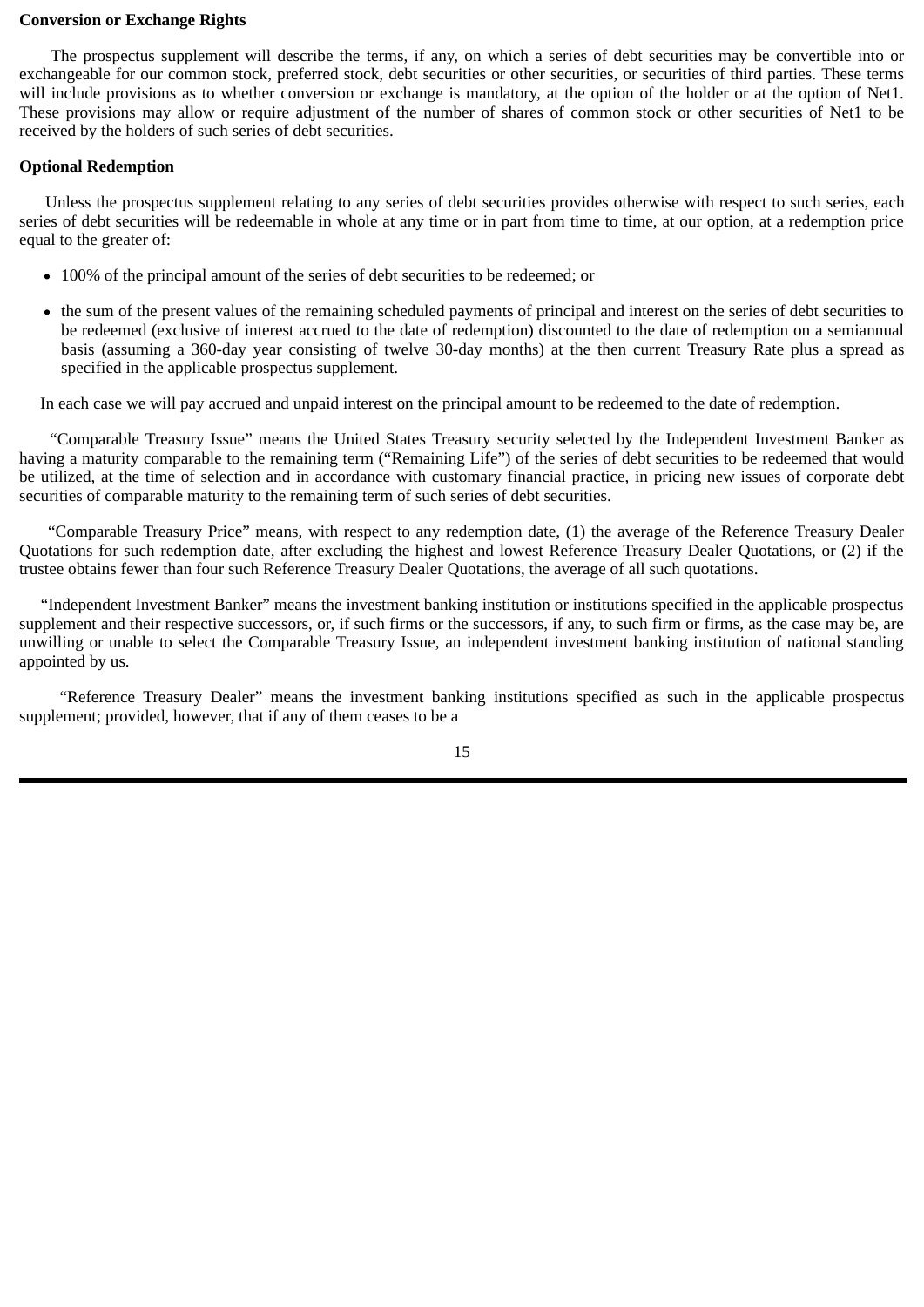primary U.S. Government securities dealers (each a "Primary Treasury Dealer"), we will substitute another Primary Treasury Dealer.

"Reference Treasury Dealer Quotations" means, with respect to each Reference Treasury Dealer and any redemption date, the average, as determined by the trustee, of the bid and asked prices for the Comparable Treasury Issue (expressed in each case as a percentage of its principal amount) quoted in writing to the trustee by such Reference Treasury Dealer at 5:00 p.m., New York City time, on the third business day preceding such redemption date.

"Treasury Rate" means, with respect to any redemption date, the rate per year equal to:

- (i) the yield, under the heading which represents the average for the immediately preceding week, appearing in the most recently published statistical release designated "H.15(519)" or any successor publication which is published weekly by the Board of Governors of the Federal Reserve System and which establishes yields on actively traded United States Treasury securities adjusted to constant maturity under the caption "Treasury Constant Maturities," for the maturity corresponding to the Comparable Treasury Issue; provided that, if no maturity is within three months before or after the remaining life of the series of debt securities to be redeemed, yields for the two published maturities most closely corresponding to the Comparable Treasury Issue shall be determined and the Treasury Rate shall be interpolated or extrapolated from those yields on a straight line basis, rounding to the nearest month; or
- (ii) if such release (or any successor release) is not published during the week preceding the calculation date or does not contain such yields, the rate per year equal to the semiannual equivalent yield to maturity of the Comparable Treasury Issue, calculated using a price for the Comparable Treasury Issue (expressed as a percentage of its principal amount) equal to the Comparable Treasury Price for such redemption date.

The Treasury Rate will be calculated on the third business day preceding the redemption date. As used in the immediately preceding sentence and in the definition of "Reference Treasury Dealer Quotations" above, the term "business day" means any day that is not a Saturday, Sunday or other day on which commercial banks in New York City are authorized or required by law to remain closed.

Notice of any redemption will be mailed at least 30 but not more than 60 days before the redemption date to each holder of record of the series of debt securities to be redeemed at its registered address. The notice of redemption will state, among other things, the amount of the series of debt securities to be redeemed, the redemption date, the manner in which the redemption price will be calculated and the place or places that payment will be made upon presentation and surrender of the series of debt securities to be redeemed. If less than all of a series of debt securities are to be redeemed at our option, the trustee will select, in a manner it deems fair and appropriate, the debt securities of that series, or portions of the debt securities of that series, to be redeemed. Unless we default in the payment of the redemption price with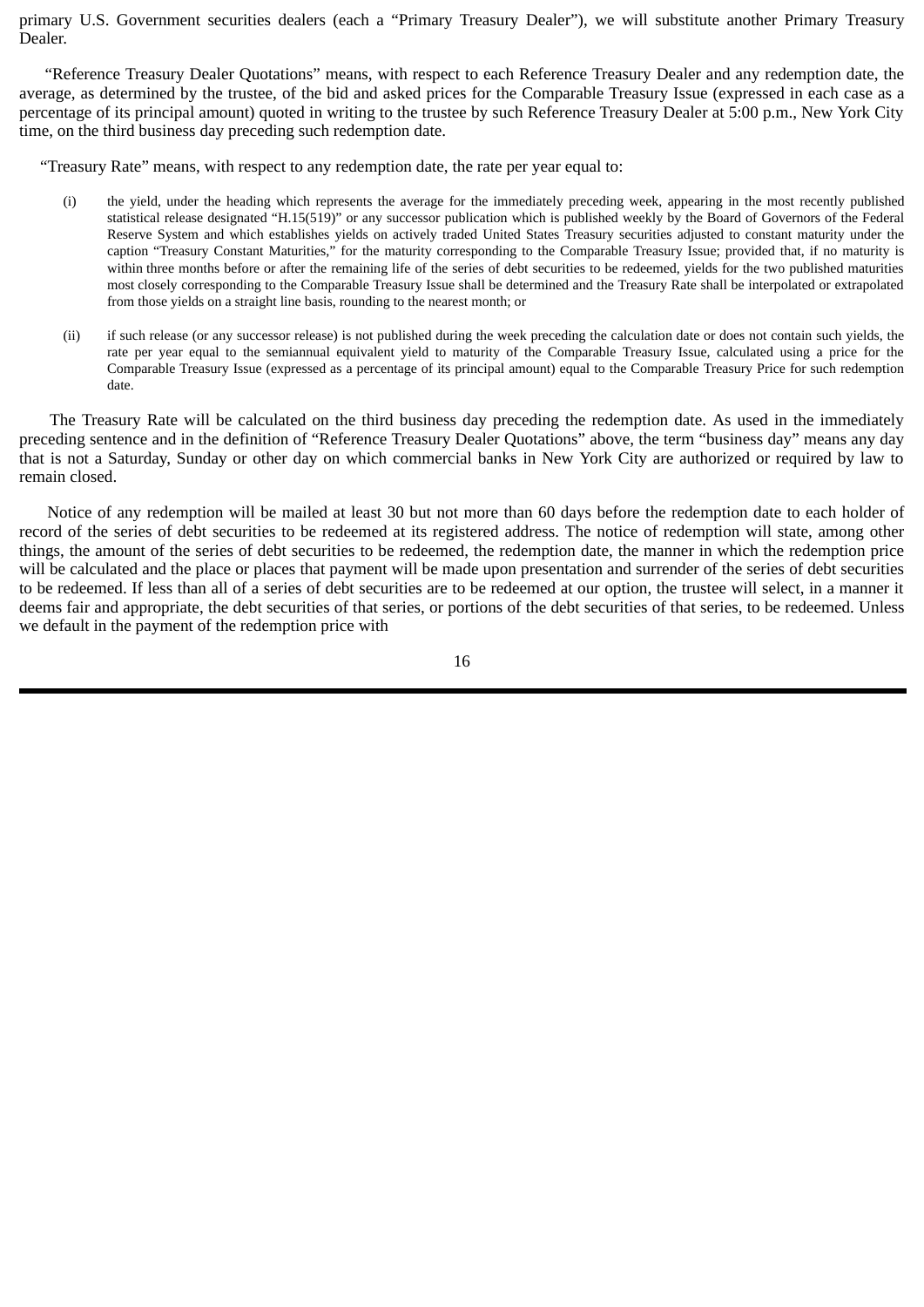respect to any debt securities called for redemption, interest will cease to accrue on such debt securities at the redemption date.

The Company will not be required (i) to issue, register the transfer of or exchange any series of debt securities during a period beginning at the opening of business 15 days before the day of mailing of a notice of redemption and ending at the close of business on the day of such mailing, or (ii) to register the transfer of or exchange any debt securities of any series so selected for redemption in whole or in part, except the unredeemed portion of any such series of debt securities being redeemed in part.

# **Covenants**

Under the indentures, Net1 agrees to pay the interest, principal and any premium on the debt securities when due, and to maintain a place of payment. In addition, we must comply with the covenants described below:

*Limitation on Liens on Stock of our Significant Subsidiaries*. The indentures prohibit us and our subsidiaries from directly or indirectly creating, assuming, incurring or permitting to exist any Indebtedness secured by any lien on the voting stock or voting equity interest of our Significant Subsidiaries (as defined in the indentures) unless the debt securities then outstanding (and, if we so elect, any other Indebtedness of Net1 that is not subordinate to such debt securities and with respect to which we are obligated to provide such security) are secured equally and ratably with such Indebtedness for so long as such Indebtedness is so secured. "Indebtedness" is defined as the principal of and any premium and interest due on indebtedness of a person (as defined in the indentures), whether outstanding on the original date of issuance of a series of debt securities or thereafter created, incurred or assumed, which is (a) indebtedness for money borrowed and (b) any amendments, renewals, extensions, modifications and refundings of any such indebtedness. For the purposes of this definition, "indebtedness for money borrowed" means (1) any obligation of, or any obligation guaranteed by, such person for the repayment of borrowed money, whether or not evidenced by bonds, debentures, notes or other written instruments, (2) any obligation of, or any obligation guaranteed by, such person evidenced by bonds, debentures, notes or similar written instruments, including obligations assumed or incurred in connection with the acquisition of property, assets or businesses (provided, however, that the deferred purchase price of any business or property or assets shall not be considered Indebtedness if the purchase price thereof is payable in full within 90 days from the date on which such indebtedness was created), and (3) any obligations of such person as lessee under leases required to be capitalized on the balance sheet of the lessee under generally accepted accounting principles and leases of property or assets made as part of any sale and lease-back transaction to which such person is a party. For purposes of this covenant only, Indebtedness also includes any obligation of, or any obligation guaranteed by, any person for the payment of amounts due under a swap agreement or similar instrument or agreement, or under a foreign currency hedge or similar instrument or agreement. If we are required to secure outstanding debt securities equally and ratably with other Indebtedness under this covenant, we will be required to document our compliance with the covenant and thereafter the trustee will be authorized to enter into a supplemental agreement or indenture and to take such action as it may deem advisable to enable it to enforce the rights of the holders of the outstanding debt securities so secured.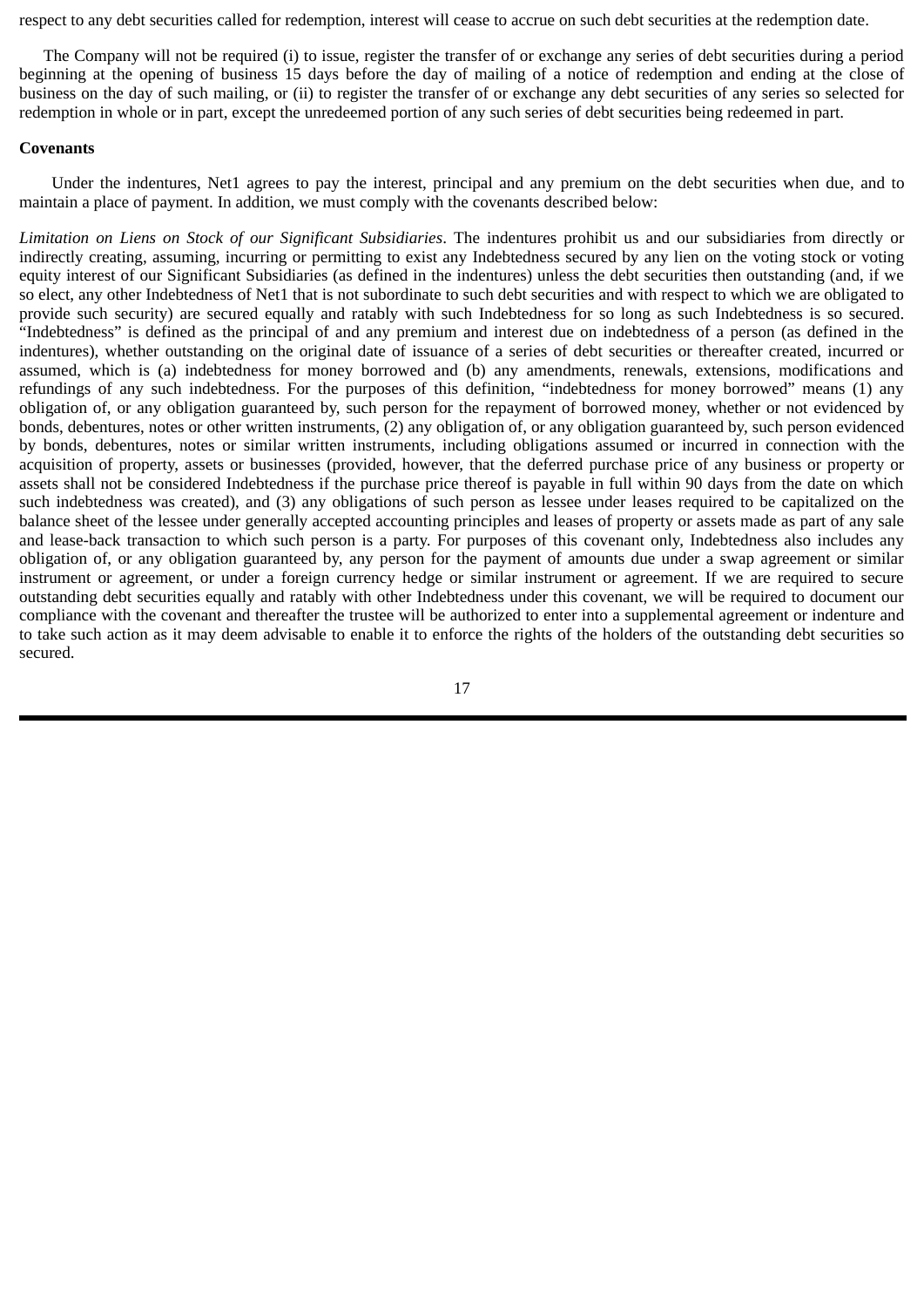*Provision of Compliance Certificate*. We are required under the indentures to deliver to the trustee within 120 days after the end of each fiscal year an officer's certificate certifying as to our compliance with all conditions and covenants under the relevant indenture, or if we are not in compliance, identifying and describing the nature and status of such non-compliance.

# **Consolidation, Merger or Sale**

The indentures do not restrict the ability of Net1 to merge or consolidate, or sell, convey, transfer or lease all or substantially all of its assets as long as certain conditions are met. We may only merge or consolidate with, or convey, transfer or lease all of our assets to, any person, if doing so will not result in an event of default. Any such successor, acquiror or lessor of such assets must expressly assume all of the obligations of Net1 under the indentures and the debt securities and will succeed to every right and power of Net1 under the indentures. Thereafter, except in the case of a lease, the predecessor or transferor of such assets will be relieved of all obligations and covenants under the relevant indenture and debt securities.

# **Events of Default Under the Indentures**

The following are events of default under the indentures with respect to any series of debt securities issued:

- we fail to pay interest when due and such failure continues for 90 days, unless the time for payment has been properly extended or deferred in accordance with the terms of the particular series;
- we fail to pay the principal or any premium when due, unless the maturity has been properly extended in accordance with the terms of the particular series;
- we fail to observe or perform any other covenant or agreement contained in the debt securities or the indentures, other than a covenant or agreement specifically relating to another series of debt securities, and such failure continues for 90 days after we receive a notice of default from the trustee or from the holders of at least 25% in aggregate principal amount of the outstanding debt securities of all of the affected series;
- certain events of bankruptcy or insolvency, whether voluntary or not; and
- any additional events of default that may be established with respect to a particular series of debt securities under the indentures, as may be specified in the applicable prospectus supplement.

If, with regard to any series, an event of default resulting from a failure to pay principal, any premium or interest occurs and is continuing, the trustee or the holders of at least 25% in aggregate principal amount of the outstanding debt securities of that series may declare the principal of all debt securities of that series immediately due and payable.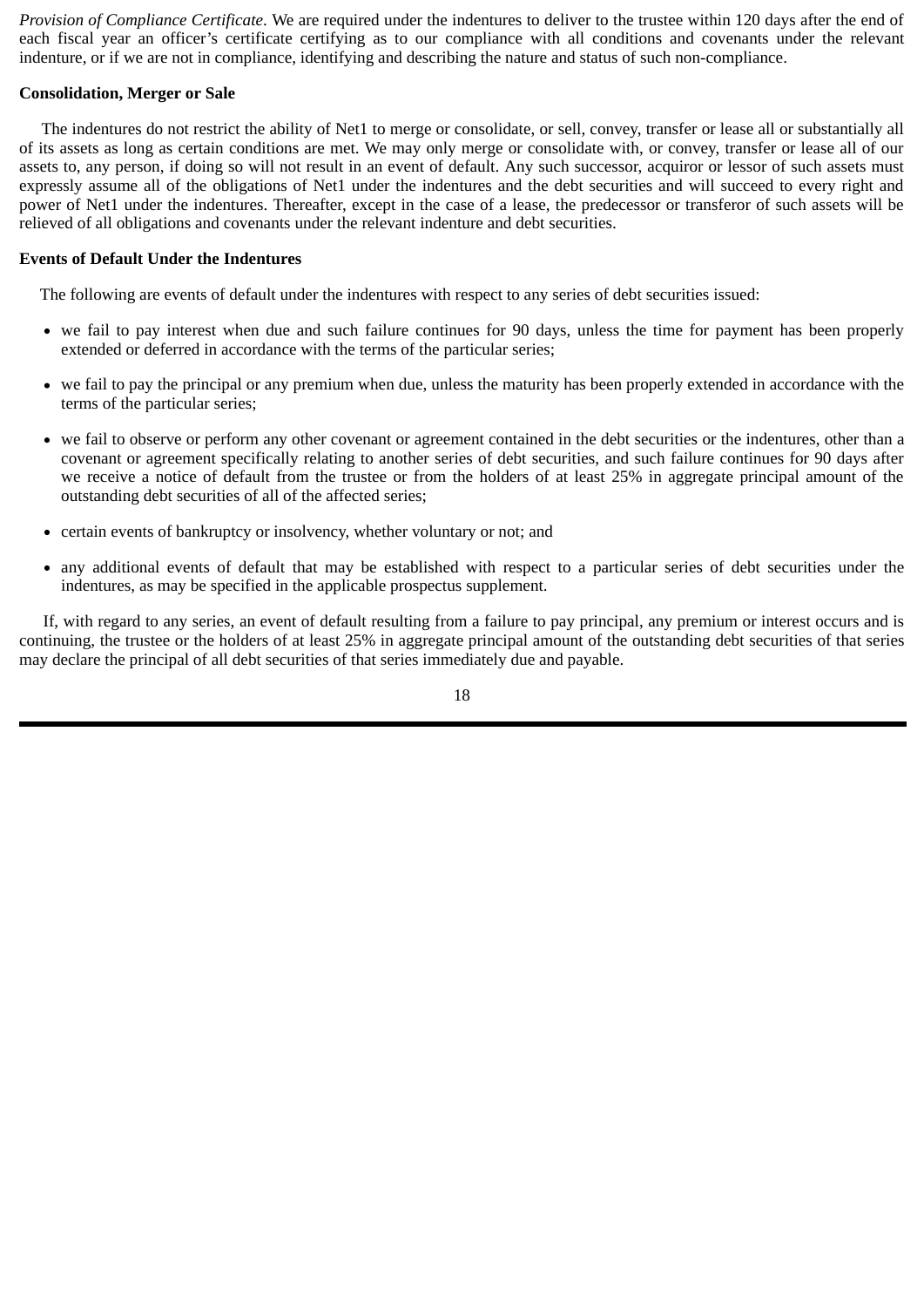If an event of default other than a failure to pay principal, any premium or interest occurs and is continuing, the trustee or the holders of at least 25% in aggregate principal amount of the outstanding debt securities of all affected series (all such series voting together as a single class) may declare the principal of all debt securities of such affected series immediately due and payable.

The holders of a majority in principal amount of the outstanding debt securities of all affected series (voting together as a single class) may waive any past default with respect to such series and its consequences, except a default or events of default regarding payment of principal, any premium or interest, in which case the holders of the outstanding debt securities of each affected series shall vote to waive such default or event of default as a separate class. Such a waiver will eliminate the default.

Unless otherwise specified in the indentures, if an event of default occurs and is continuing, the trustee will be under no obligation to exercise any of its rights or powers under the relevant indenture unless the holders of the debt securities have offered the trustee indemnity reasonably satisfactory to the trustee against the costs, expenses and liabilities that it might incur. The holders of a majority in principal amount of the outstanding debt securities of all series affected by an event of default, voting together as a single class, or, in the event of a default in the payment of principal, any premium or interest, the holders of a majority of the principal amount outstanding of each affected series voting as a separate class, will have the right to direct the time, method and place of conducting any proceeding for any remedy available to the trustee, or exercising any trust or power conferred on the trustee with respect to the debt securities of such series, provided that:

- such direction is not in conflict with any law or the applicable indenture or unduly prejudicial to the rights of holders of any other series of debt securities outstanding under the applicable indenture; and
- unless otherwise provided under the Trust Indenture Act, the trustee need not take any action that might involve it in personal liability.

A holder of the debt securities of a particular series will only have the right to institute a proceeding under the indentures or to appoint a receiver or trustee, or to seek other remedies, in each case with respect to such series of debt securities, if:

- the holder has given written notice to the trustee of a continuing event of default;
- in the case of an event of default relating to the payment of principal, any premium or interest, the holders of at least 25% in aggregate principal amount of the outstanding debt securities of the particular series have made written request to the trustee to institute proceedings as trustee;
- in the case of an event of default not relating to payment of principal, any premium or interest, the holders of at least 25% in aggregate principal amount of the outstanding debt securities of all series affected by such event of default (voting together as a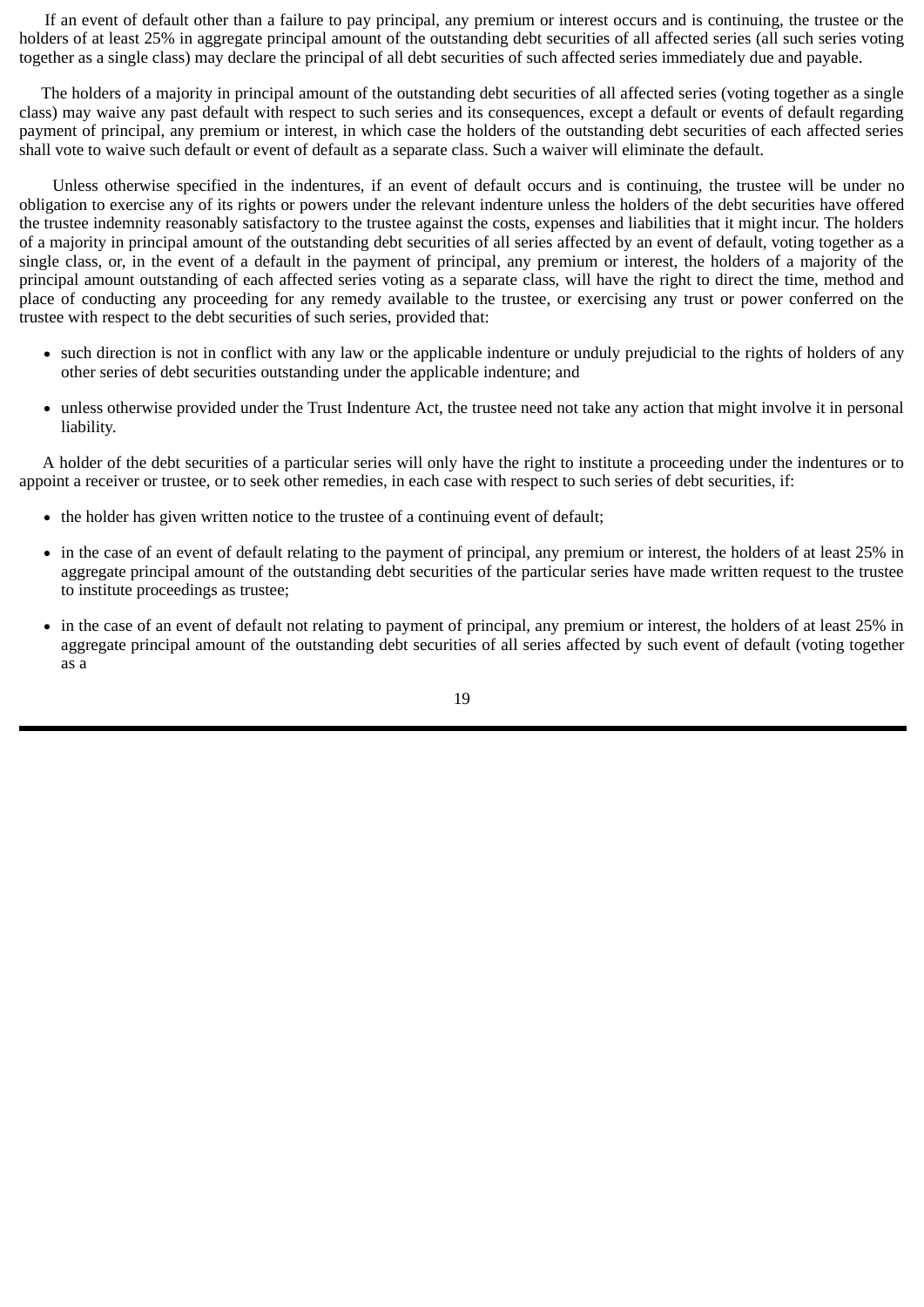single class) have made written request to the trustee to institute proceedings as trustee;

- such holders have offered indemnity reasonably satisfactory to the trustee to cover the cost of the proceedings; and
- the trustee does not institute a proceeding, and does not receive conflicting directions from a majority in principal amount of the outstanding debt securities of (i) the particular series, in the case of an event of default relating to the payment of principal, any premium or interest or (ii) all affected series, in the case of an event of default not relating to the payment of principal, any premium or interest, in each case, within 60 days of receiving the written notice of an event of default.

# **Modification of Indenture; Waiver**

Without the consent of any holders of debt securities, Net1 and the trustee may change an indenture:

- to fix any ambiguity, defect or inconsistency in the indenture;
- to effect the assumption of a successor corporation of our obligations under such indenture and the outstanding debt securities;
- to add to our covenants for the benefit of the holders of all or any series of debt securities under such indenture or surrender any right or power we have under such indenture;
- to change anything that does not materially adversely affect the interests of any holder of debt securities of any series; and
- to effect certain other limited purposes described in the indenture.

The rights of holders of a series of debt securities may be changed by Net1 and the trustee with the written consent of the holders of a majority of the principal amount of the outstanding debt securities of all series then outstanding under the relevant indenture (all such series voting together as a single class). However, the following changes may only be made with the consent of each holder of debt securities of each series affected by the change:

- extending the fixed maturity;
- reducing the principal amount;
- reducing the rate of or extending the time of payment of interest;
- reducing any premium payable upon redemption;

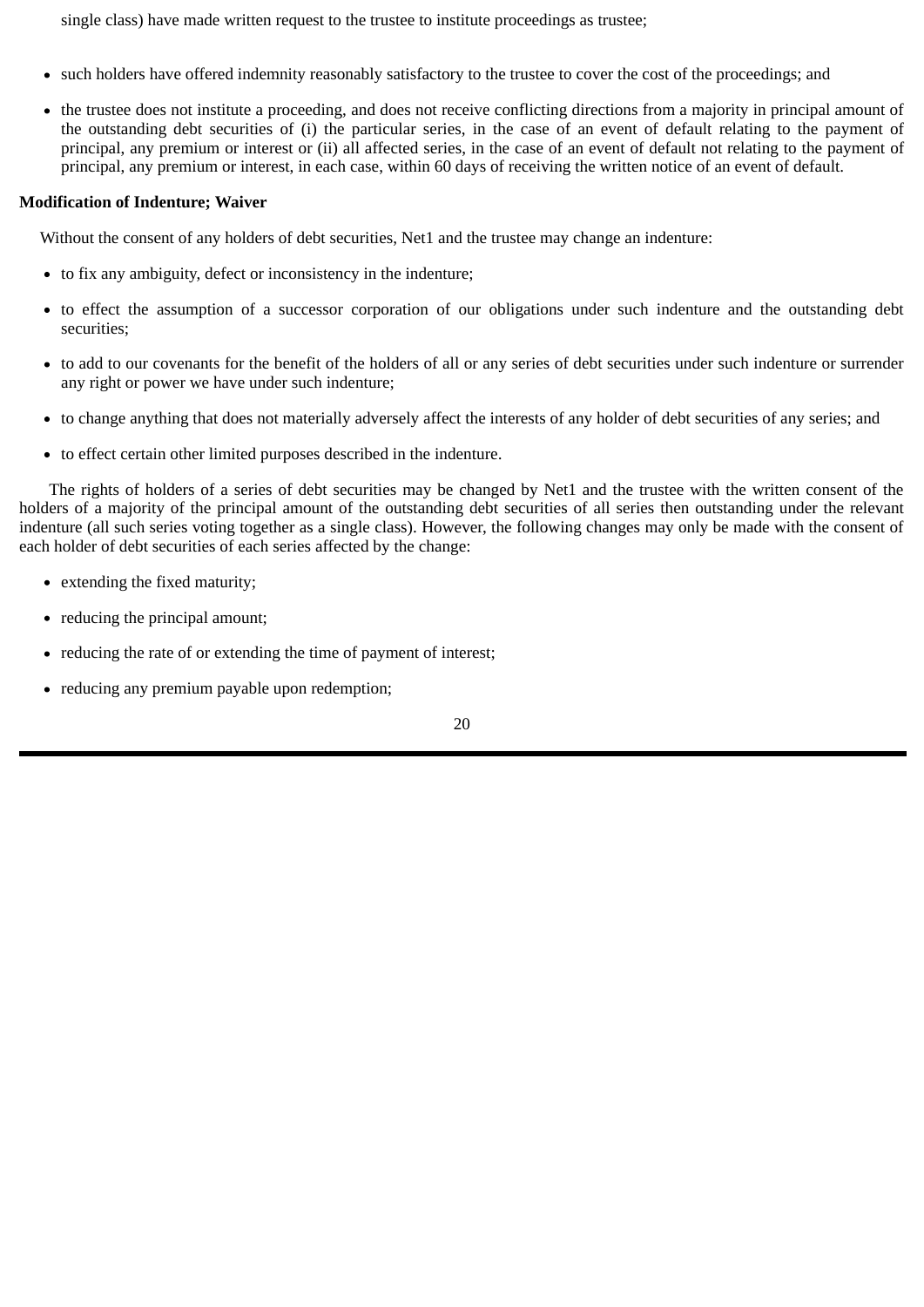- reducing the percentage of debt securities referred to above, the holders of which are required to consent to any amendment; or
- in respect of the subordinated indenture, making any change to the subordination terms of any debt security that would adversely affect the holders of the debt securities of that series.

## **Rights and Duties of the Trustee**

The trustee, except when there is an event of default, will perform only those duties as are specifically stated in the indentures. If an event of default has occurred with respect to any series of debt securities, the trustee must exercise with respect to such debt securities the rights and powers it has under the indenture and use the same degree of care and skill as a prudent person would exercise or use in the conduct of his or her own affairs. Except as provided in the preceding sentence, the trustee is not required to exercise any of the powers given it by the indentures at the request of any holder of debt securities unless it is offered reasonable security or indemnity against the costs, expenses and liabilities that it might incur. The trustee is not required to spend or risk its own money or otherwise become financially liable while performing its duties or exercising its rights or powers unless it reasonably believes that it will be repaid or receive adequate indemnity. The trustee will not be deemed to have any notice of any default or event of default unless a responsible officer of the trustee has actual knowledge of or receives written notice of the default which specifies the affected securities and the relevant indenture. Furthermore, the rights and protections of the trustee, including its right of indemnification under the indentures, extend to the trustee's officers, directors, agents and employees, and will survive the trustee's resignation and removal.

# **Payment and Paying Agents**

We will pay interest on any debt securities to the person in whose name the debt securities are registered on the regular record date for the applicable interest payment date.

We will pay principal, any premium and interest on the debt securities of a particular series at the office of one or more paying agents that we designate for that series. Unless otherwise stated in the applicable supplemental indenture and prospectus supplement, we will initially designate the corporate trust office of the trustee in the City of New York as our sole paying agent. We will be required to maintain a paying agent in each place of payment for the debt securities.

All money we pay to a paying agent or the trustee for the payment of principal, any premium or interest on any debt security which remains unclaimed for a period of two years after the principal, premium or interest has become due and payable will, upon our request, be repaid to us, and the holder of the debt security may then look only to us for payment of those amounts.

#### **Governing Law**

The indentures and the debt securities will be governed by and interpreted in accordance with the laws of the State of New York.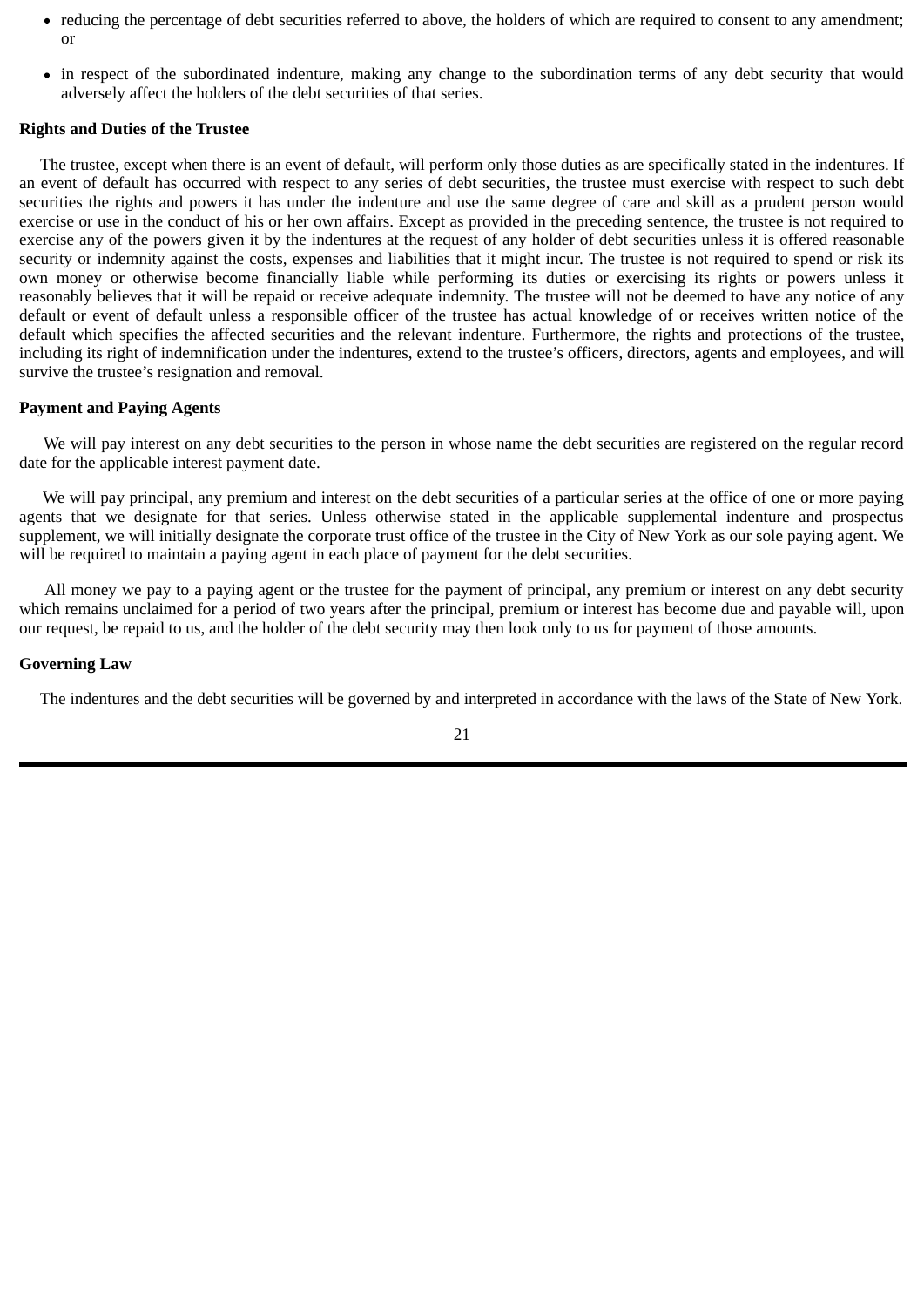## <span id="page-25-0"></span>**Subordination of Subordinated Debt Securities**

The subordinated debt securities will be unsecured and will be subordinate and junior in priority of payment to our other indebtedness on the terms described in the prospectus supplement relating to such securities. The subordinated indenture does not limit the amount of subordinated debt securities which we may issue, nor does it limit our ability to issue any other secured or unsecured debt.

The prospectus supplement relating to any series of subordinated debt securities will disclose the amount of debt of Net1 that will be senior to those subordinated debt securities.

# **Subsidiary Guarantees**

If specified in the prospectus supplement, certain of our subsidiaries may guarantee our obligations relating to debt securities issued under this prospectus. The specific terms and provisions of each subsidiary guarantee will be disclosed in the applicable prospectus supplement.

## **DESCRIPTION OF WARRANTS**

We may issue warrants to purchase our debt or equity securities or securities of third parties or other rights, including rights to receive payment in cash or securities based on the value, rate or price of one or more specified commodities, currencies, securities or indices, or any combination of the foregoing. Warrants may be issued independently or together with any other securities and may be attached to, or separate from, such securities. Each series of warrants will be issued under a separate warrant agreement to be entered into between us and a warrant agent. The terms of any warrants to be issued and a description of the material provisions of the applicable warrant agreement will be set forth in the applicable prospectus supplement.

# **DESCRIPTION OF PURCHASE CONTRACTS**

We may issue purchase contracts for the purchase or sale of:

- debt or equity securities issued by us or securities of third parties, a basket of such securities, an index or indices of such securities or any combination of the above as specified in the applicable prospectus supplement;
- currencies; or  $\bullet$
- commodities.

Each purchase contract will entitle the holder thereof to purchase or sell, and obligate us to sell or purchase, on specified dates, such securities, currencies or commodities at a specified purchase price, which may be based on a formula, all as set forth in the applicable prospectus supplement. We may, however, satisfy our obligations, if any, with respect to any purchase contract by delivering the cash value of such purchase contract or the cash value of the property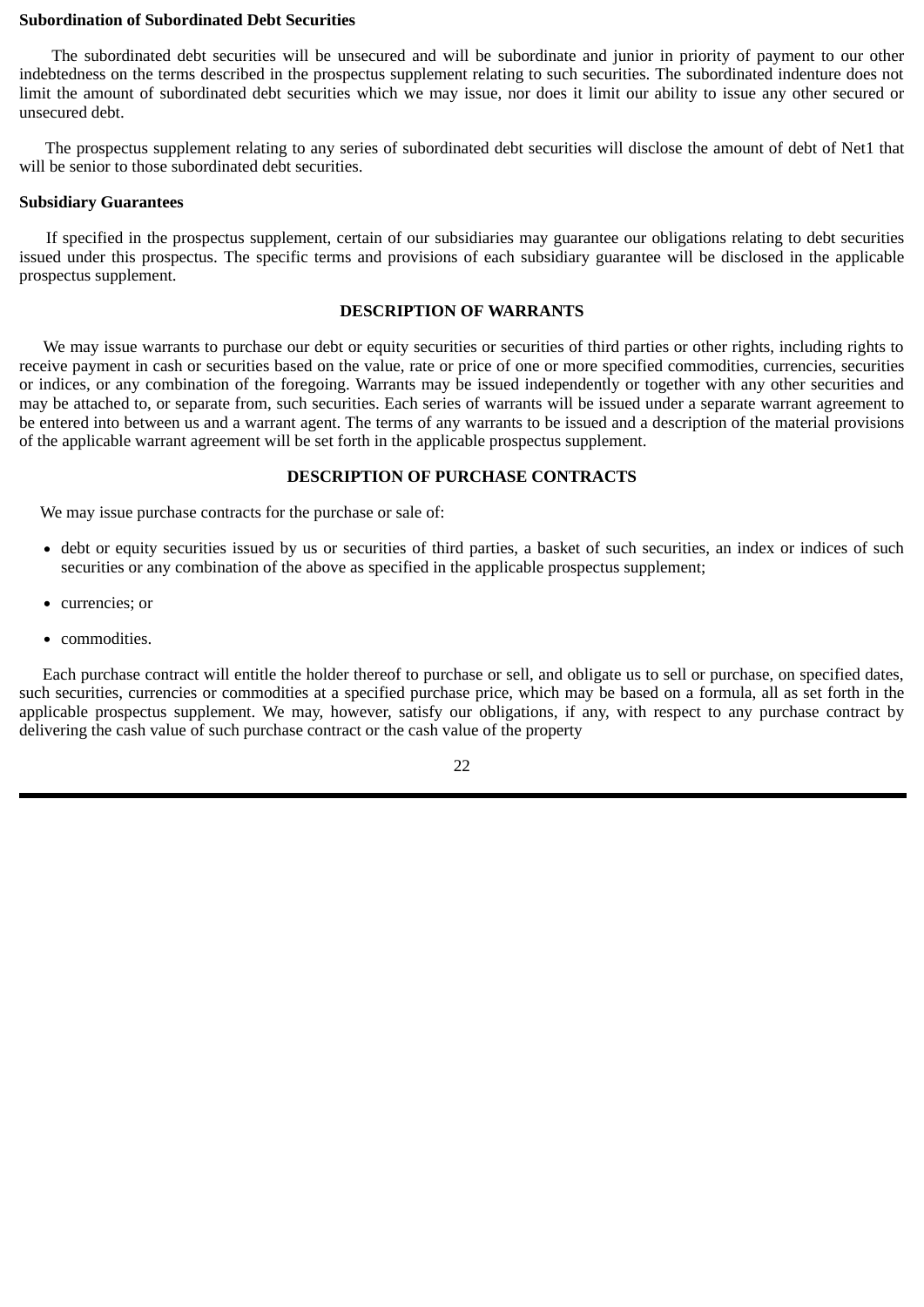<span id="page-26-0"></span>otherwise deliverable or, in the case of purchase contracts on underlying currencies, by delivering the underlying currencies, as set forth in the applicable prospectus supplement. The applicable prospectus supplement will also specify the methods by which the holders may purchase or sell such securities, currencies or commodities and any acceleration, cancellation or termination provisions or other provisions relating to the settlement of a purchase contract.

The purchase contracts may require us to make periodic payments to the holders thereof or vice versa, which payments may be deferred to the extent set forth in the applicable prospectus supplement, and those payments may be unsecured or prefunded on some basis. The purchase contracts may require the holders thereof to secure their obligations in a specified manner to be described in the applicable prospectus supplement. Alternatively, purchase contracts may require holders to satisfy their obligations thereunder when the purchase contracts are issued. Our obligation to settle such pre-paid purchase contracts on the relevant settlement date may constitute indebtedness. Accordingly, pre-paid purchase contracts will be issued under either the senior indenture or the subordinated indenture.

### **DESCRIPTION OF UNITS**

As specified in the applicable prospectus supplement, we may issue units consisting of one or more purchase contracts, warrants, debt securities, shares of preferred stock, shares of common stock or any combination of such securities.

#### **FORMS OF SECURITIES**

Each debt security, warrant and unit will be represented either by a certificate issued in definitive form to a particular investor or by one or more global securities representing the entire issuance of securities. Certificated securities in definitive form and global securities will be issued in registered form. Definitive securities name you or your nominee as the owner of the security, and in order to transfer or exchange these securities or to receive payments other than interest or other interim payments, you or your nominee must physically deliver the securities to the trustee, registrar, paying agent or other agent, as applicable. Global securities name a depositary or its nominee as the owner of the debt securities, warrants or units represented by these global securities. The depositary maintains a computerized system that will reflect each investor's beneficial ownership of the securities through an account maintained by the investor with its broker/dealer, bank, trust company or other representative, as we explain more fully below.

#### **Registered Global Securities**

We may issue the registered debt securities, warrants and units in the form of one or more fully registered global securities that will be deposited with a depositary or its nominee identified in the applicable prospectus supplement and registered in the name of that depositary or nominee. In those cases, one or more registered global securities will be issued in a denomination or aggregate denominations equal to the portion of the aggregate principal or face amount of the securities to be represented by registered global securities. Unless and until it is exchanged in whole for securities in definitive registered form, a registered global security may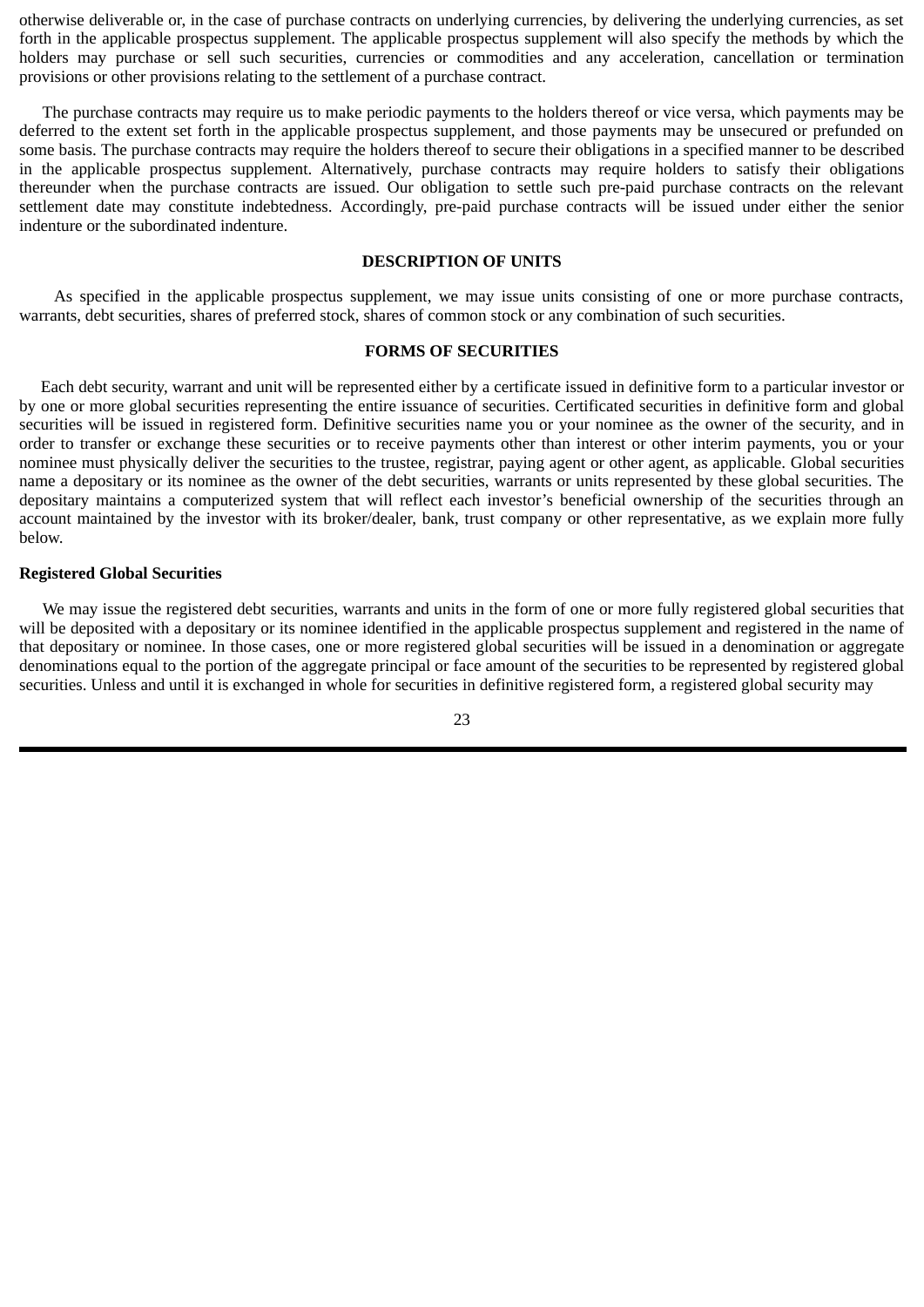not be transferred except as a whole by and among the depositary for the registered global security, the nominees of the depositary or any successors of the depositary or those nominees.

If not described below, any specific terms of the depositary arrangement with respect to any securities to be represented by a registered global security will be described in the prospectus supplement relating to those securities. We anticipate that the following provisions will apply to all depositary arrangements.

Ownership of beneficial interests in a registered global security will be limited to persons, called participants, that have accounts with the depositary or persons that may hold interests through participants. Upon the issuance of a registered global security, the depositary will credit, on its book-entry registration and transfer system, the participants' accounts with the respective principal or face amounts of the securities beneficially owned by the participants. Any dealers, underwriters or agents participating in the distribution of the securities will designate the accounts to be credited. Ownership of beneficial interests in a registered global security will be shown on, and the transfer of ownership interests will be effected only through, records maintained by the depositary, with respect to interests of participants, and on the records of participants, with respect to interests of persons holding through participants. The laws of some states may require that some purchasers of securities take physical delivery of these securities in definitive form. These laws may impair your ability to own, transfer or pledge beneficial interests in registered global securities.

So long as the depositary, or its nominee, is the registered owner of a registered global security, that depositary or its nominee, as the case may be, will be considered the sole owner or holder of the securities represented by the registered global security for all purposes under the applicable indenture, warrant agreement or unit agreement. Except as described below, owners of beneficial interests in a registered global security will not be entitled to have the securities represented by the registered global security registered in their names, will not receive or be entitled to receive physical delivery of the securities in definitive form and will not be considered the owners or holders of the securities under the applicable indenture, warrant agreement or unit agreement. Accordingly, each person owning a beneficial interest in a registered global security must rely on the procedures of the depositary for that registered global security and, if that person is not a participant, on the procedures of the participant through which the person owns its interest, to exercise any rights of a holder under the applicable indenture, warrant agreement or unit agreement. We understand that under existing industry practices, if we request any action of holders or if an owner of a beneficial interest in a registered global security desires to give or take any action that a holder is entitled to give or take under the applicable indenture, warrant agreement or unit agreement, the depositary for the registered global security would authorize the participants holding the relevant beneficial interests to give or take that action, and the participants would authorize beneficial owners owning through them to give or take that action or would otherwise act upon the instructions of beneficial owners holding through them.

Principal, premium, if any, and interest payments on debt securities, and any payments to holders with respect to warrants or units, represented by a registered global security registered in the name of a depositary or its nominee will be made to the depositary or its nominee, as the case may be, as the registered owner of the registered global security. None of Net1, the trustees, the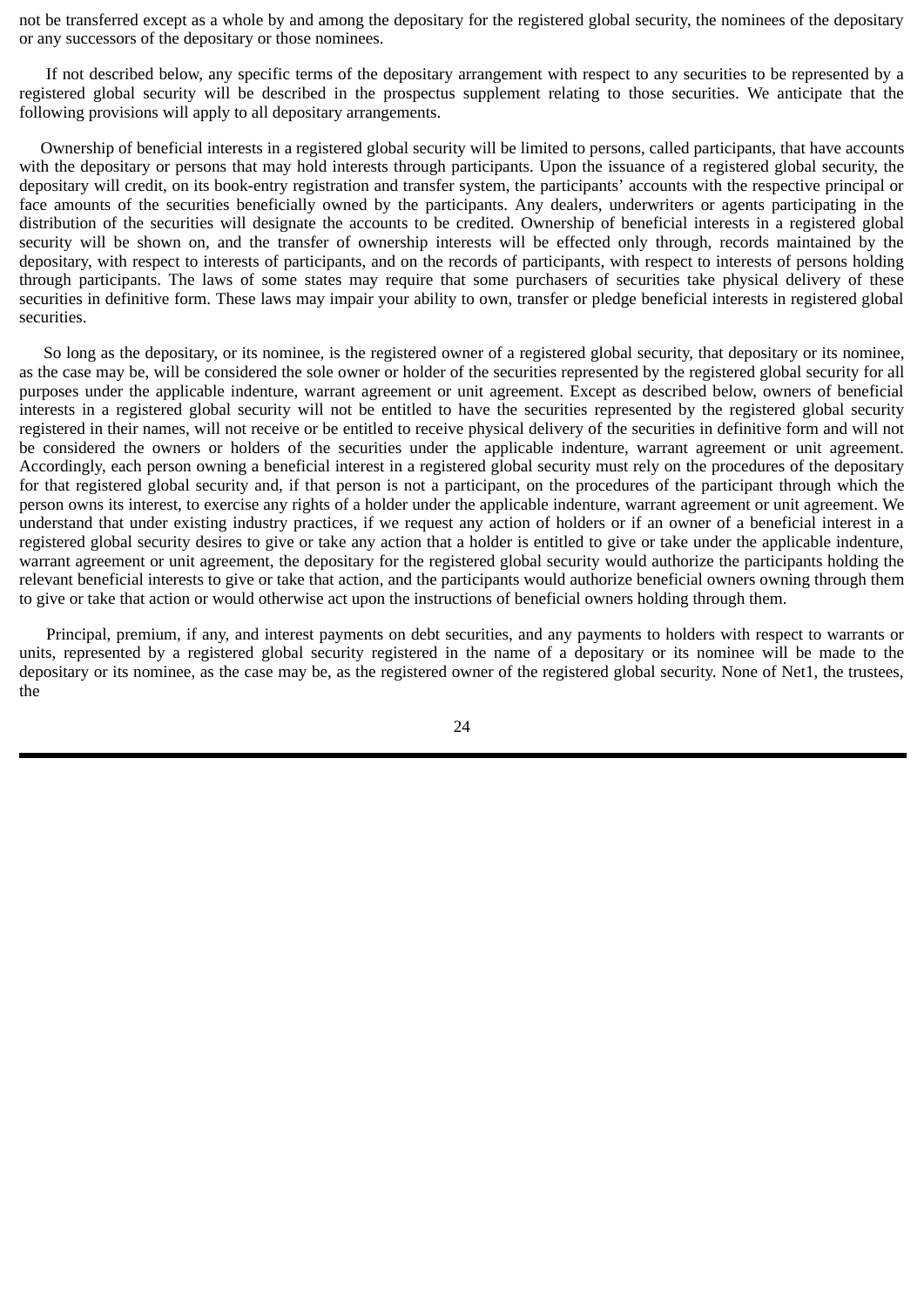<span id="page-28-0"></span>warrant agents, the unit agents or any other agent of Net1, agent of the trustees or agent of the warrant agents or unit agents will have any responsibility or liability for any aspect of the records relating to payments made on account of beneficial ownership interests in the registered global security or for maintaining, supervising or reviewing any records relating to those beneficial ownership interests.

We expect that the depositary for any of the securities represented by a registered global security, upon receipt of any payment of principal, premium, interest or other distribution of underlying securities or other property to holders on that registered global security, will immediately credit participants' accounts in amounts proportionate to their respective beneficial interests in that registered global security as shown on the records of the depositary. We also expect that payments by participants to owners of beneficial interests in a registered global security held through participants will be governed by standing customer instructions and customary practices, as is now the case with the securities held for the accounts of customers in bearer form or registered in "street name," and will be the responsibility of those participants.

If the depositary for any of these securities represented by a registered global security is at any time unwilling or unable to continue as depositary or ceases to be a clearing agency registered under the Securities Exchange Act of 1934, and a successor depositary registered as a clearing agency under the Securities Exchange Act of 1934 is not appointed by us within 90 days, we will issue securities in definitive form in exchange for the registered global security that had been held by the depositary. Any securities issued in definitive form in exchange for a registered global security will be registered in the name or names that the depositary gives to the relevant trustee, warrant agent, unit agent or other relevant agent of ours or theirs. It is expected that the depositary's instructions will be based upon directions received by the depositary from participants with respect to ownership of beneficial interests in the registered global security that had been held by the depositary.

# **PLAN OF DISTRIBUTION**

Net1 and/or the selling securityholders, if applicable, may sell the securities in one or more of the following ways (or in any combination) from time to time:

- through underwriters or dealers;
- directly to a limited number of purchasers or to a single purchaser; or
- through agents.

The prospectus supplement will state the terms of the offering of the securities, including:

- the name or names of any underwriters, dealers or agents;
- the purchase price of such securities and the proceeds to be received by Net1, if any;  $\bullet$
- any underwriting discounts or agency fees and other items constituting underwriters' or agents' compensation;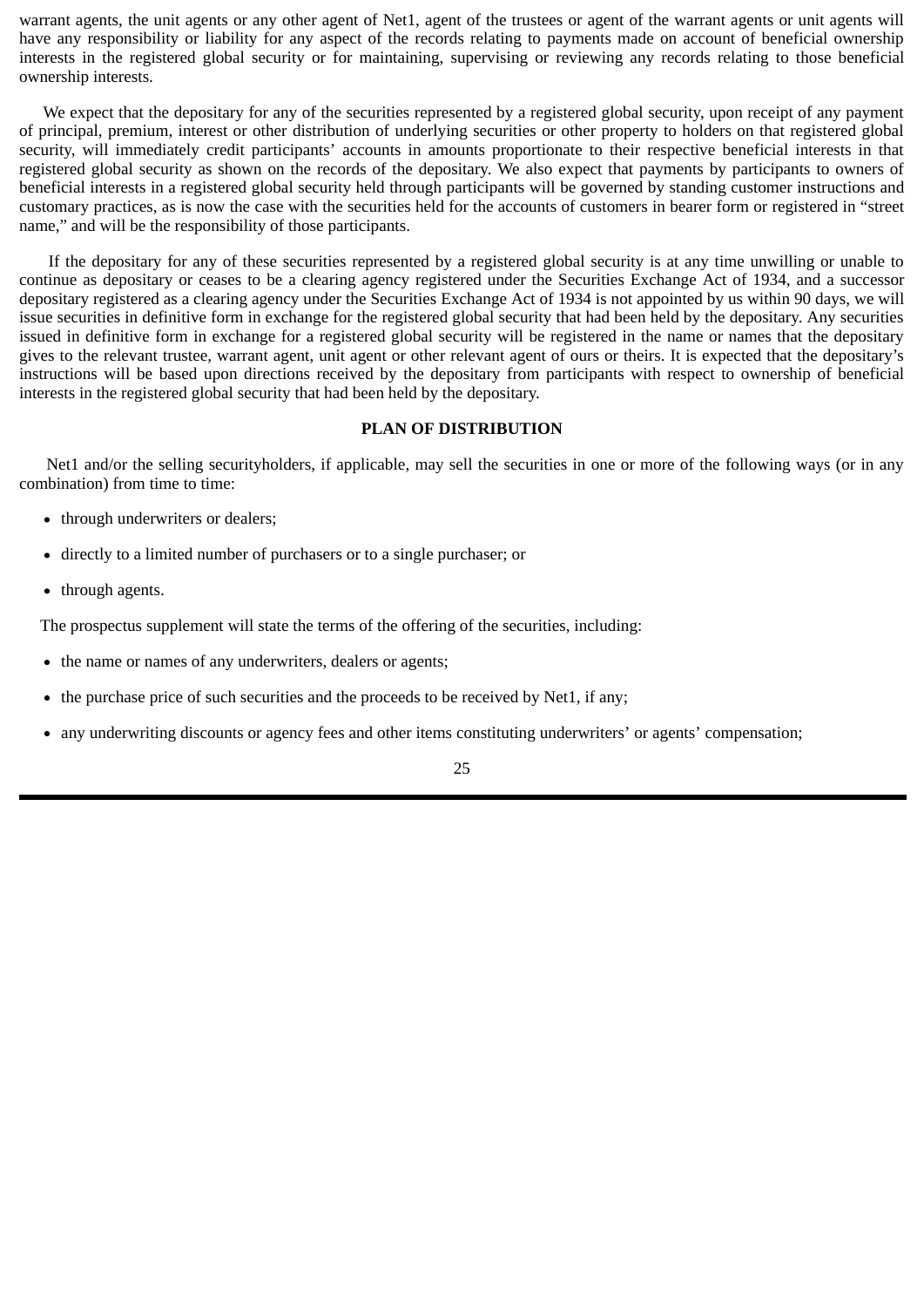- any initial public offering price;
- any discounts or concessions allowed or reallowed or paid to dealers; and
- any securities exchanges on which the securities may be listed.

Any initial public offering price and any discounts or concessions allowed or reallowed or paid to dealers may be changed from time to time.

If we and/or the selling securityholders, if applicable, use underwriters in the sale, the securities will be acquired by the underwriters for their own account and may be resold from time to time in one or more transactions, including:

- negotiated transactions:
- at a fixed public offering price or prices, which may be changed;
- at market prices prevailing at the time of sale;
- at prices related to prevailing market prices; or
- at negotiated prices.

Unless otherwise stated in a prospectus supplement, the obligations of the underwriters to purchase any securities will be conditioned on customary closing conditions and the underwriters will be obligated to purchase all of such series of securities, if any are purchased.

We and/or the selling securityholders, if applicable, may sell the securities through agents from time to time. The prospectus supplement will name any agent involved in the offer or sale of the securities and any commissions we pay to them. Generally, any agent will be acting on a best efforts basis for the period of its appointment.

We and/or the selling securityholders, if applicable, may authorize underwriters, dealers or agents to solicit offers by certain purchasers to purchase the securities from Net1 at the public offering price set forth in the prospectus supplement pursuant to delayed delivery contracts providing for payment and delivery on a specified date in the future. The contracts will be subject only to those conditions set forth in the prospectus supplement, and the prospectus supplement will set forth any commissions we pay for solicitation of these contracts.

Underwriters and agents may be entitled under agreements entered into with Net1 and/or the selling securityholders, if applicable, to indemnification by Net1 and/or the selling securityholders, if applicable, against certain civil liabilities, including liabilities under the Securities Act of 1933, or to contribution with respect to payments which the underwriters or agents may be required to make. Underwriters and agents may be customers of, engage in transactions with, or perform services for Net1 and its affiliates in the ordinary course of business.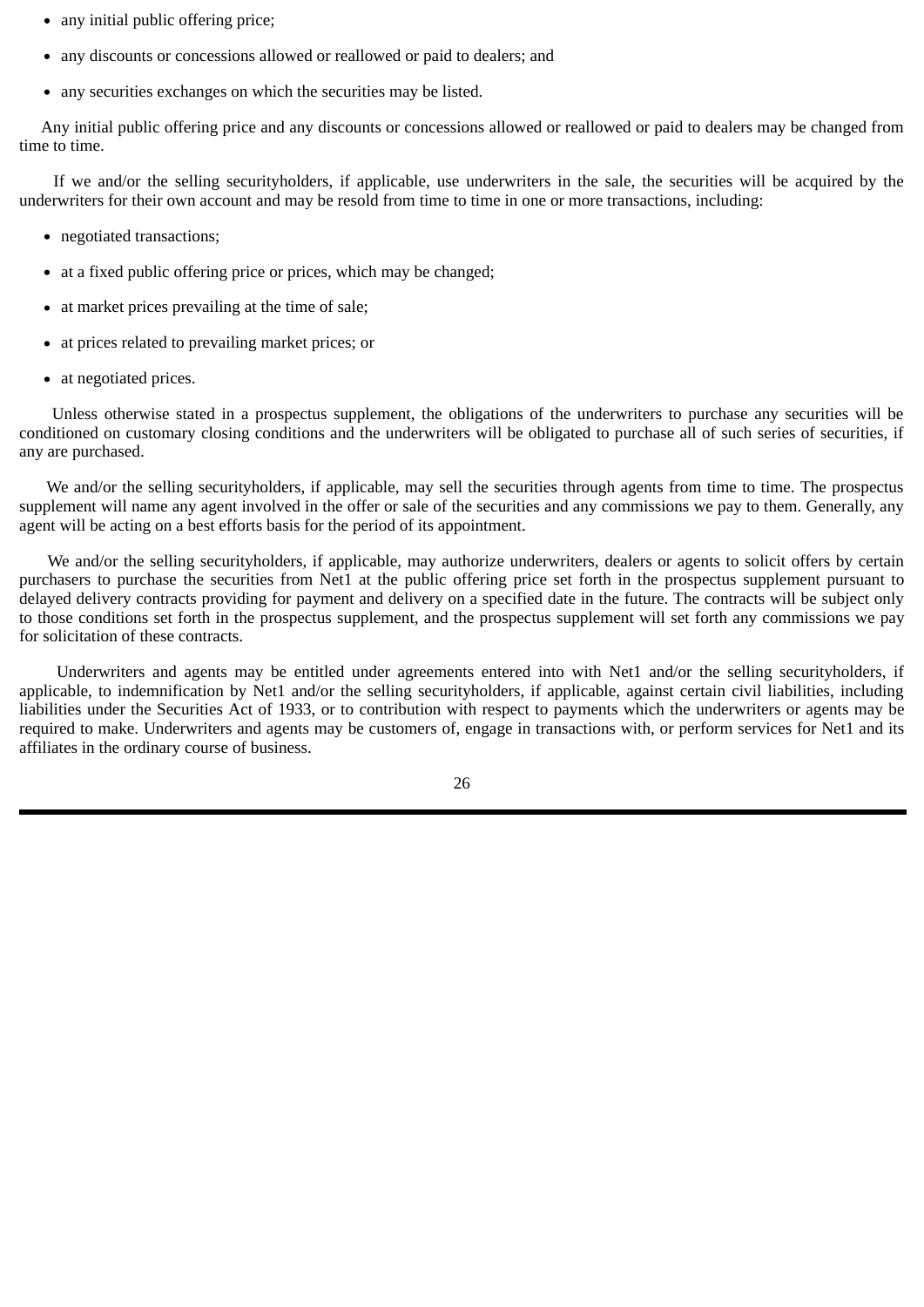<span id="page-30-0"></span>Each series of securities will be a new issue of securities and will have no established trading market other than the common stock which is listed on the Nasdaq Global Select Market. Any underwriters to whom securities are sold for public offering and sale may make a market in the securities, but such underwriters will not be obligated to do so and may discontinue any market making at any time without notice. The securities, other than the common stock, may or may not be listed on a national securities exchange.

# **EXPERTS**

The financial statements and management's report on the effectiveness of internal control over financial reporting incorporated in this prospectus by reference from the Company's Annual Report on Form 10-K have been audited by Deloitte & Touche (South Africa), an independent registered public accounting firm, as stated in their reports, which are incorporated herein by reference, and have been so incorporated in reliance upon the reports of such firm given upon their authority as experts in accounting and auditing.

The audited consolidated financial statements of Prism Holdings Limited beginning on page F-4 of our Current Report on Form 8-K/A dated September 13, 2006, have been so incorporated in reliance on the report of PricewaterhouseCoopers Inc., independent accountants, given on the authority of said firm as experts in auditing and accounting.

# **LEGAL MATTERS**

DLA Piper US LLP, New York, New York, will provide us with an opinion as to certain legal matters in connection with the securities we are offering.